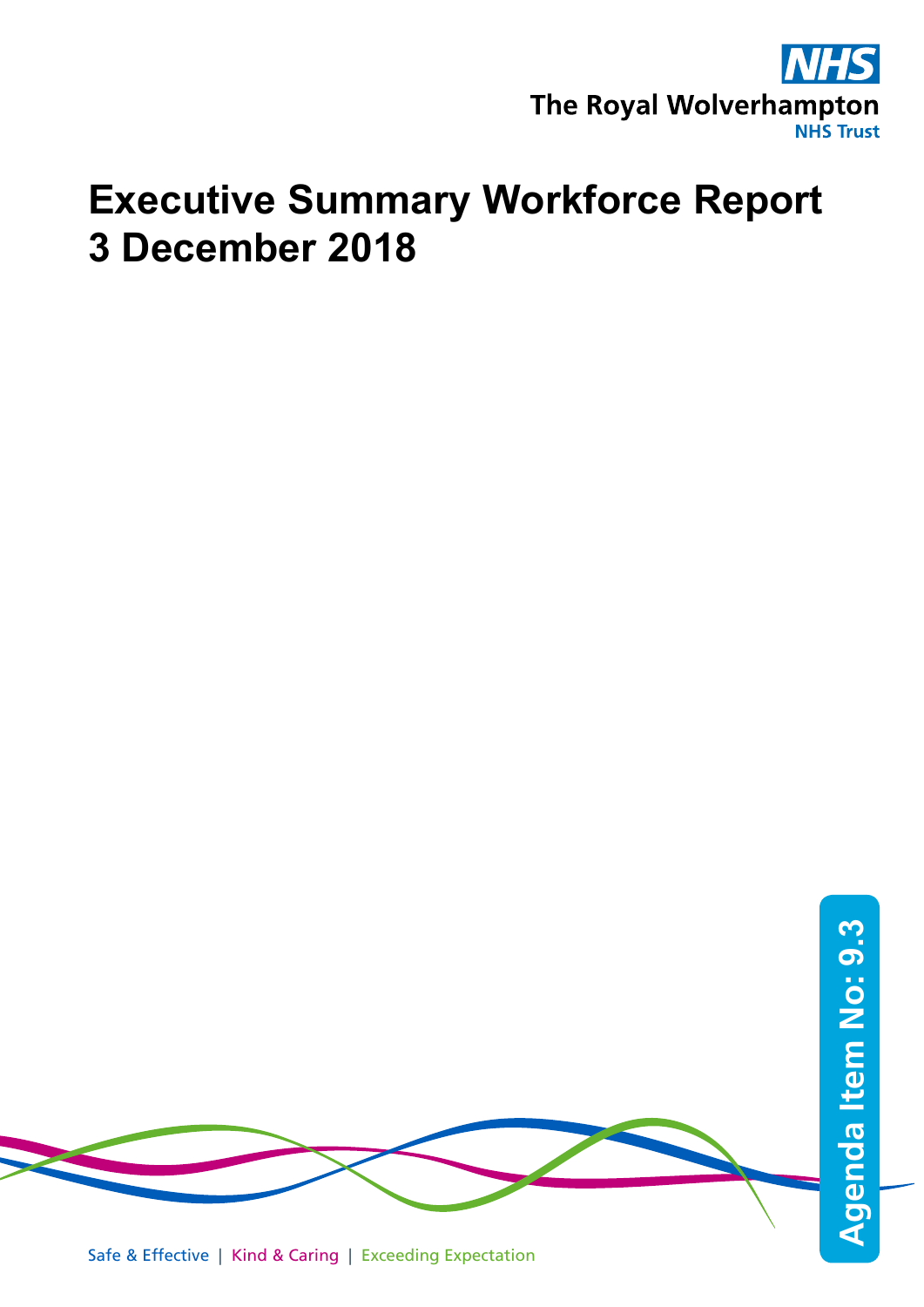**AHS** The Royal Wolverhampton

|                                                                | <b>Trust Board Report</b>                                                                                                                                                                                                                                                                                                                                                                                                               |
|----------------------------------------------------------------|-----------------------------------------------------------------------------------------------------------------------------------------------------------------------------------------------------------------------------------------------------------------------------------------------------------------------------------------------------------------------------------------------------------------------------------------|
| <b>Meeting Date:</b>                                           | 3rd December 2018                                                                                                                                                                                                                                                                                                                                                                                                                       |
| Title:                                                         | <b>Executive Summary Workforce Report</b>                                                                                                                                                                                                                                                                                                                                                                                               |
| <b>Executive</b><br><b>Summary:</b>                            | This report provides updates on progress on the delivery of the People and<br>Organisation Development Strategy 2016 - 2020, and specifically:<br>1. Engagement & Culture                                                                                                                                                                                                                                                               |
|                                                                | 2. Future Workforce<br>3. Organisation Development<br>4. Workforce Intelligence and Planning<br>5. Underpinning Workforce Assurance                                                                                                                                                                                                                                                                                                     |
|                                                                | This report provides an update on the actions completed in the delivery of<br>the People and Organisation Development Strategy and provides an update<br>on metrics to provide the Board with assurance relating to the Strategy and<br>the mitigation of risks relating to Board Assurance Framework - Strategic<br>Risk 1. The Workforce and Organisation Development Committee also<br>receive regular reports on Workforce Metrics. |
| <b>Report of:</b>                                              | Alan Duffell - Director of Workforce                                                                                                                                                                                                                                                                                                                                                                                                    |
| <b>Action</b><br><b>Requested:</b>                             | <b>Receive and note</b>                                                                                                                                                                                                                                                                                                                                                                                                                 |
| For the attention<br>of the Board                              | The report provides an update on activity to reach Trust targets on the<br>Workforce Metrics measuring the delivery of the People and Organisation<br>Development Strategy 2016 - 2020                                                                                                                                                                                                                                                  |
| <b>Assure</b>                                                  | Actions on Recruitment, Retention and Engagement to mitigate SR1 on<br>٠<br>Board Assurance Framework.                                                                                                                                                                                                                                                                                                                                  |
| <b>Advise</b>                                                  | Progress on delivery of the actions within the People and Organisation<br>Development Strategy 2016 - 2020 to support with the approach to OD.                                                                                                                                                                                                                                                                                          |
| <b>Alert</b>                                                   | The Trust performance on 12 month rolling sickness absence against<br>target is red rated.<br>WRES indicators 2 and 3 are on divisional risk register.                                                                                                                                                                                                                                                                                  |
| <b>Author + Contact</b><br><b>Details:</b>                     | Adam Race, Deputy Director of Workforce<br>Tel 01902 695430<br>Email Adam.Race@nhs.net                                                                                                                                                                                                                                                                                                                                                  |
| <b>Links to Trust</b><br><b>Strategic</b><br><b>Objectives</b> | 4. Attract, retain and develop our staff, and improve employee engagement.<br>6. Be in the top 25% of all key performance indicators.                                                                                                                                                                                                                                                                                                   |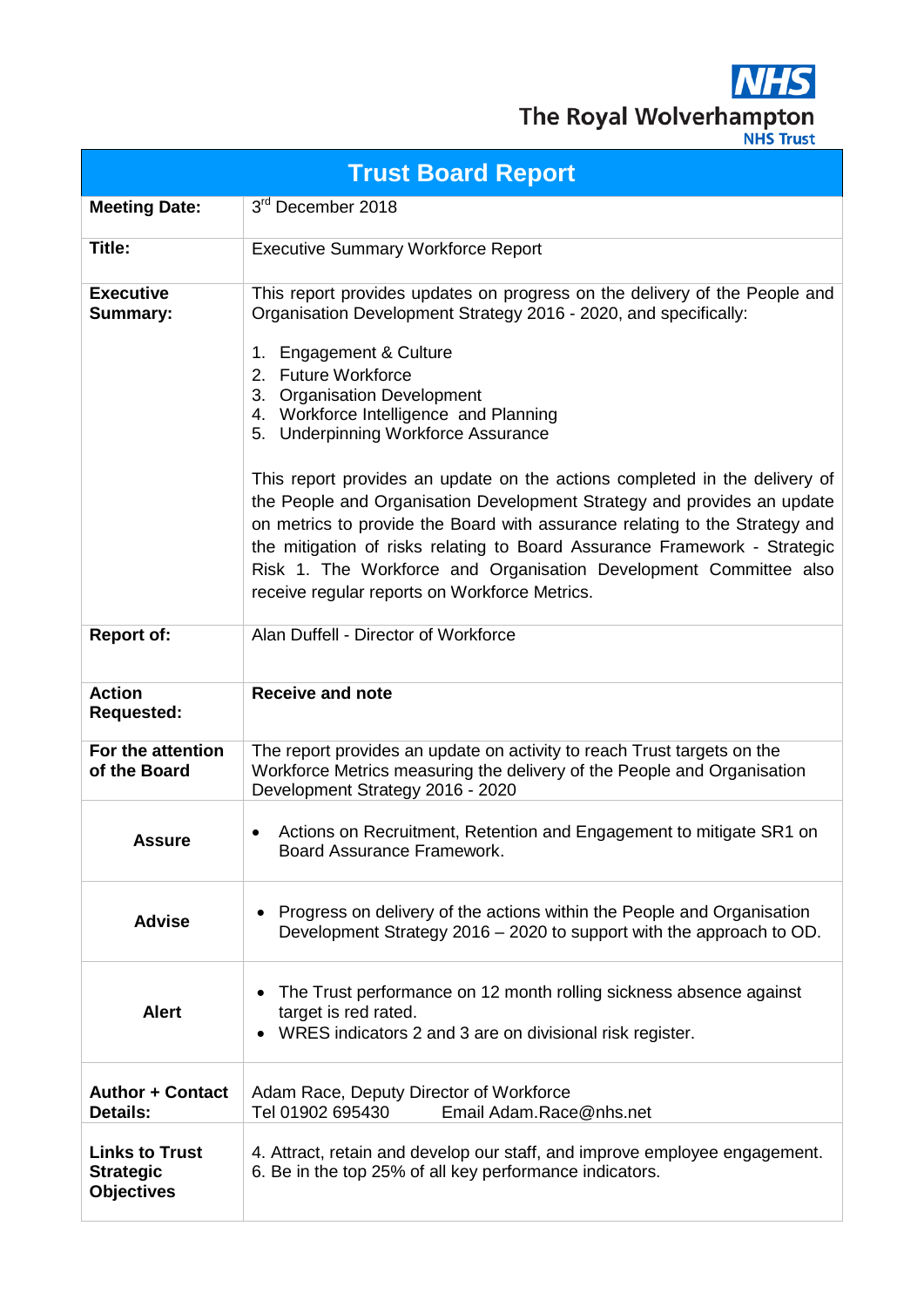| <b>Resource</b><br>Implications:               | <b>NONE</b>                                                                                                                                                                                                                                                                                                                                                 |
|------------------------------------------------|-------------------------------------------------------------------------------------------------------------------------------------------------------------------------------------------------------------------------------------------------------------------------------------------------------------------------------------------------------------|
| <b>CQC Domains</b>                             | Well-led: the leadership, management and governance of the organisation<br>make sure it's providing high-quality care that's based around individual<br>needs, that it encourages learning and innovation, and that it promotes an<br>open and fair culture.                                                                                                |
| <b>Equality and</b><br><b>Diversity Impact</b> | The Trust Approach to Equality, Diversity and Inclusion addresses actions for<br>WRES, EDS2 and WDES and the Trust approach to EDI and the provisions<br>of the Equality Act 2010 as part of the People and Organisation<br>Development Strategy 2016-2020.                                                                                                 |
| <b>Risks: BAF/TRR</b>                          | BAF Strategic Risk 1 - Workforce                                                                                                                                                                                                                                                                                                                            |
| <b>Risk: Appetite</b>                          | The report seeks to provide Board Assurance and to decrease the Workforce<br>Risks within the Trust.                                                                                                                                                                                                                                                        |
| <b>Public or Private:</b>                      | <b>PUBLIC</b>                                                                                                                                                                                                                                                                                                                                               |
| <b>Other formal</b><br>bodies involved:        | Workforce & Organisational Committee (WODC)                                                                                                                                                                                                                                                                                                                 |
| <b>References</b>                              | NONE - National Workforce Strategy currently in consultation phase.                                                                                                                                                                                                                                                                                         |
| <b>NHS</b><br><b>Constitution:</b>             | In determining this matter, the Board should have regard to the Core<br>principles contained in the Constitution of:<br>Equality of treatment and access to services<br>High standards of excellence and professionalism<br>Service user preferences<br>Cross community working<br><b>Best Value</b><br>Accountability through local influence and scrutiny |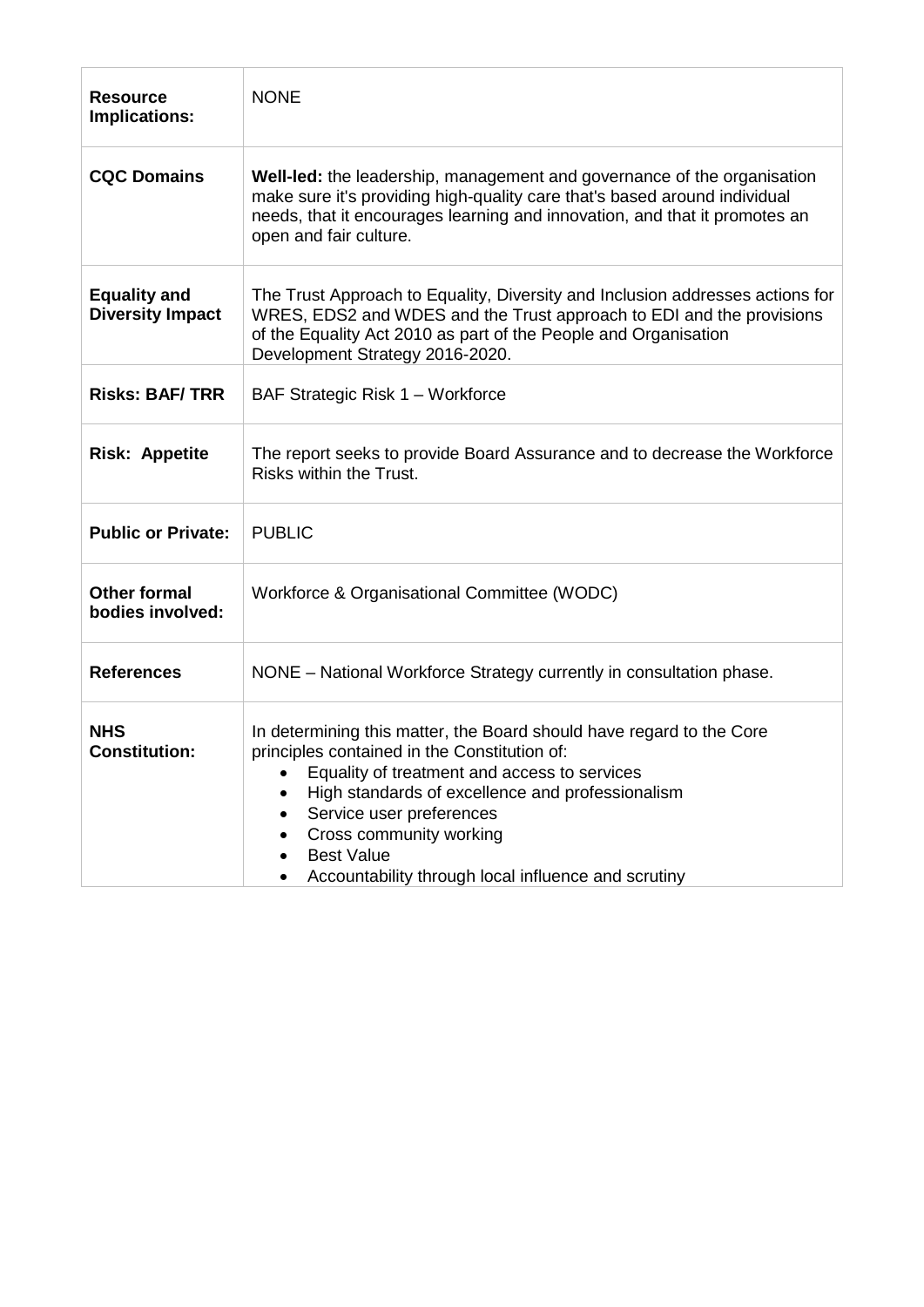

## Executive Summary Workforce Report

Trust Board 3rd December 2018

Safe & Effective | Kind & Caring | Exceeding Expectation

Alan Duffell Director of Workforce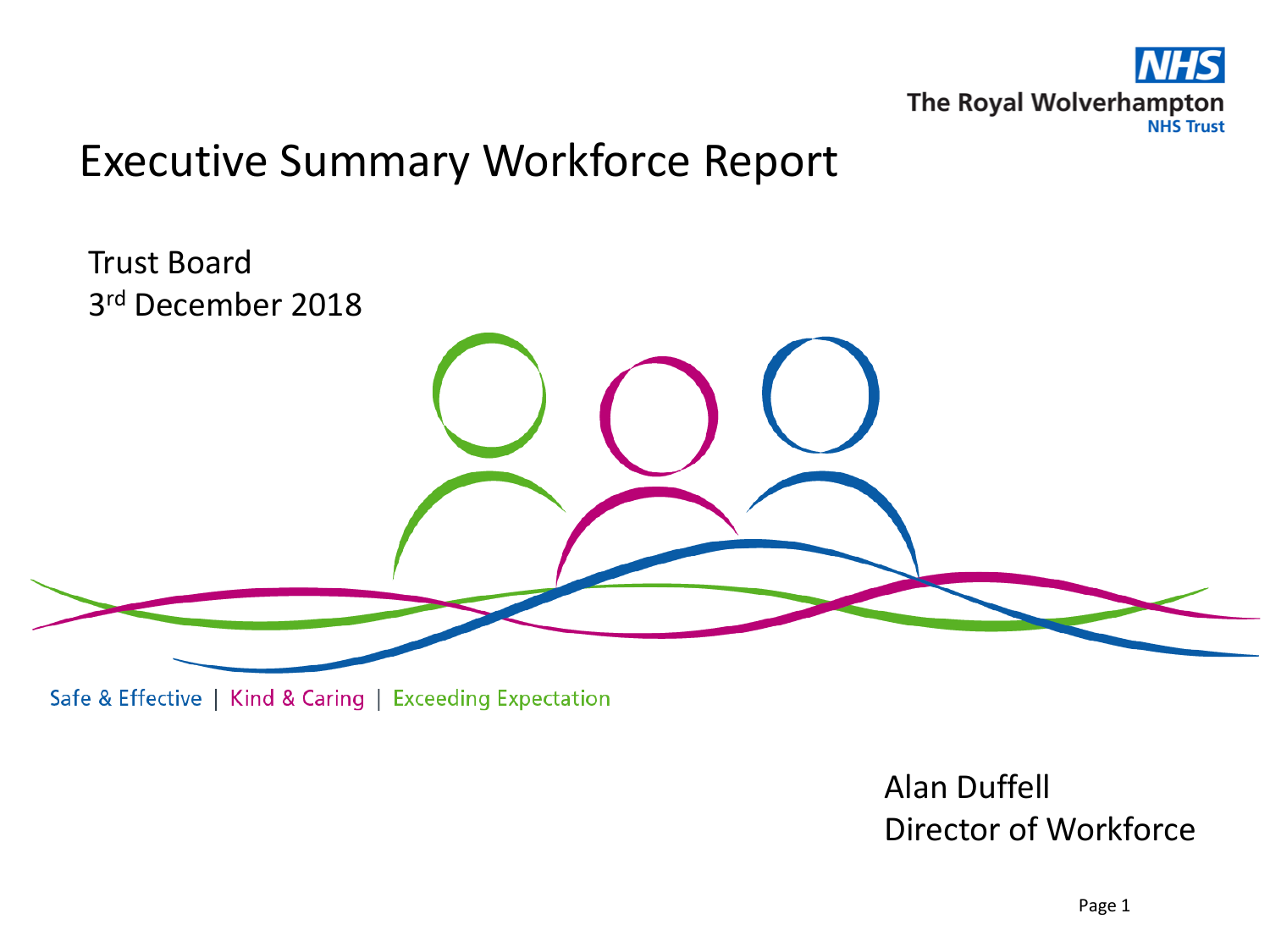### **Executive Summary**

This report provides the Trust Board with information and assurance on key workforce metrics and an update on key workforce matters.

- There has been improved performance in three of the key workforce indicators, with a further marked improvement in the vacancy rate. The vacancy rate has reduced to 7.08%, driven in large part by a net increase of over 29 WTE nursing staff over the last month.
- The vacancy rate has also been impacted by more modest improvements in the turnover indicator. The retention indicator has seen a slight deterioration in performance and this requires further focus.
- The bank has grown significantly since the start of the financial year with a net increase of 226 bank registrations from 1 April 2018 and a further 24 related to the Black Country Pathology transfer.
- Attendance levels have deteriorated in month as a result of seasonal absence, however, given performance is still an improvement on October 2017 there is a slight improvement in the rolling 12 month absence rate. It should be noted that in month performance compares favourably with the benchmark Trust for the last three months where data is available. Actions to build on this improvement include continued focus particularly on long term absence, and a review of the Wellbeing approach which will be presented early in the new year.
- The seasonal influenza vaccination campaign is well underway with almost 52% of all staff vaccinated (54% of frontline staff) at the end of week six.
- Performance has continued to improve in relation to generic mandatory training compliance with rates now in excess of the target.
- Appraisal compliance remains below target despite performance improving over the last month. Further work is being undertaken over the coming months to improve the appraisal process, to include a focus on performance and talent management, however, it is important that divisions continue to ensure that these are taking place in the meantime. Focus on this needs to continue in clinical divisions, particularly Division 2, where performance remains in the low to mid 80%s.
- This report offers a brief update on the Men's health event, which was held in November, with a particular focus on raising awareness of health issues, including those related to physical, mental and financial health. The event was well received and attended by approximately 60 members of staff.
- The report also updates the committee on the purchase of the HealthMedics Optima software package. This will enable the Trust to put in place electronic job planning, e-rostering and electronic appraisal systems for medical staff.
- The Occupational Health Service has received formal notification of its SEQOHS accreditation in November. This is valid for a period of five years.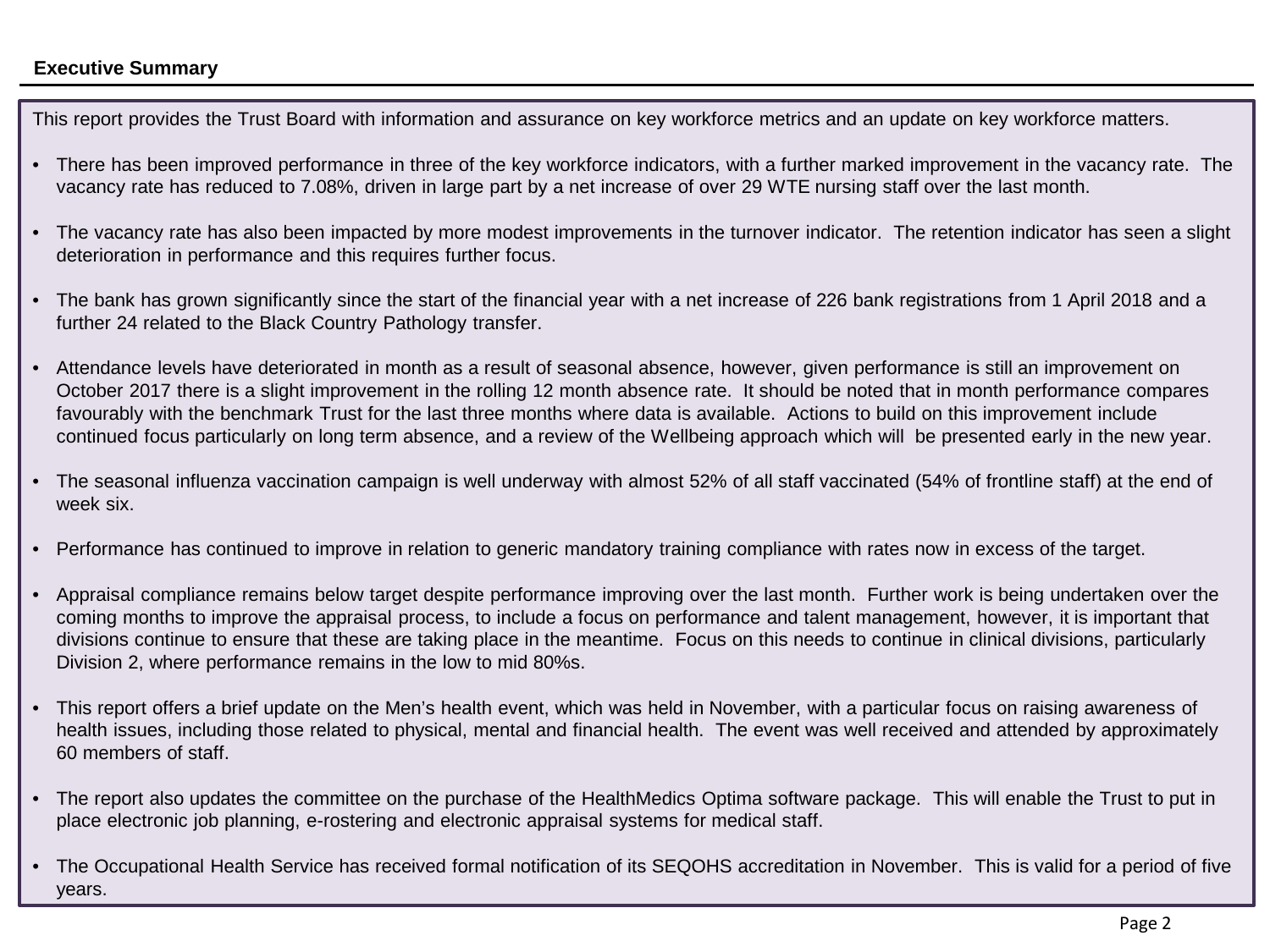



Of the six key workforce indicators, three have shown an improvement in performance over the last month, with a marginal reduction in performance (0.01%) in turnover and more significant worsening of performance in relation to in-month sickness.

There continues to be significant improvement in the vacancy rate, driven by large i number of staff joining the Trust and more modest improvements in turnover.

Attendance levels have improved marginally when considered over the rolling 12 month period despite the diminishing performance in the in month figure. Actions to build on this improvement include continued focus particularly on long term absence, and a review of the Wellbeing approach which will be presented early in the new year.

Performance has improved in relation to Generic Mandatory Training compliance and this is now above the target of 95% compliance.

Appraisal compliance remains below target, although performance has improved marginally over the last month. Further work is being undertaken over the coming months to improve the appraisal process to include a focus on performance and talent management, however, it is important that divisions continue to ensure that these are taking place in the meantime.

The pay policy, which will include a requirement for staff to be compliant in respect of both mandatory training and appraisal to secure pay progression is currently in development.

See Appendix 1 for the full set of Workforce Metrics.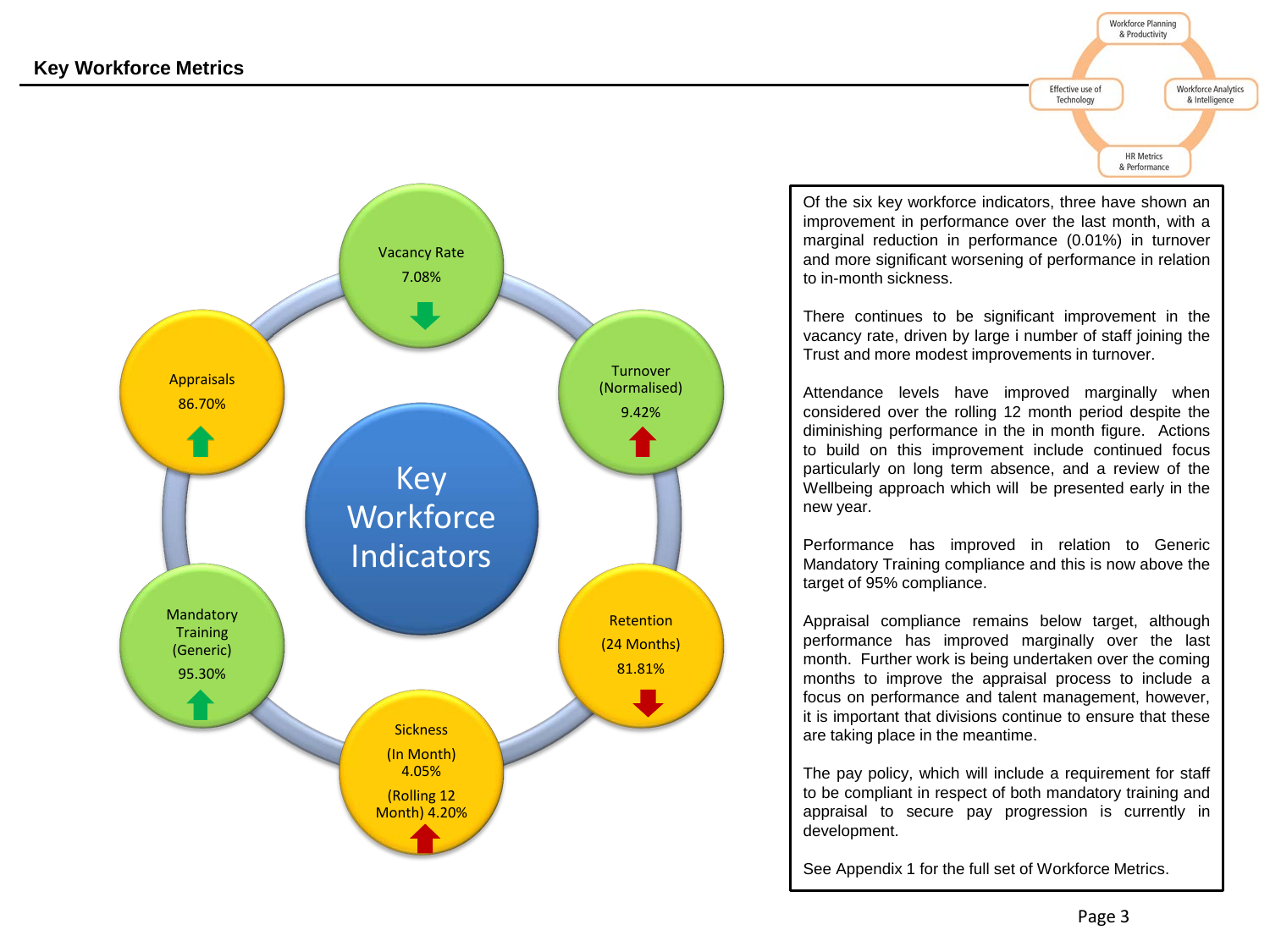





• Further improvements are required in the 24 month retention rate and turnover rate for AHPs. The Attract and Retain work stream has been refreshed and will report to the Workforce and Organisational Development Committee in December 2018.

- The overall vacancy rate continues to reduce with a notable reduction of in excess of 2% since the start of the financial year, driven by improvements in retention, turnover, and a significant increase in the number of starters when compared with the number of leavers.
- There continues to has been significant progress with Nurse recruitment in particular with a net increase of over 29 WTE nurses over the last month.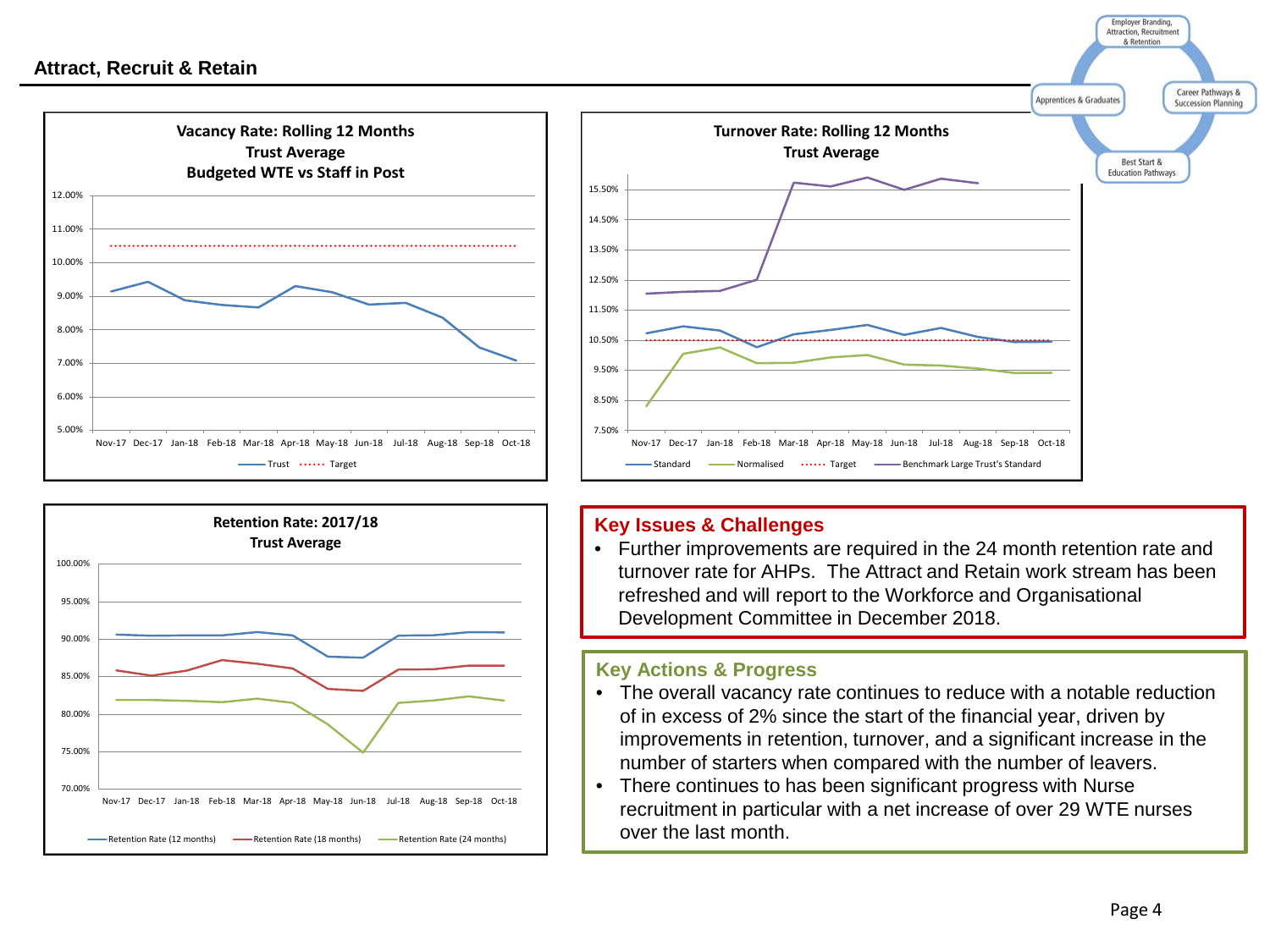





- Whilst vacancy rates are low overall, there remain a number of hotspot areas.
- Retention rates at 24 months are below the Trust target of 85% and more work is needed to meet this ambitious target.

- Overall vacancy rates for Nursing and Midwifery staff, AHPs and Medical and Dental Staff **all** remain below the Trust target of 10.5% and have fallen in month.
- The retention approach is in development through the Attract and Retain Group which will report through the Workforce and OD Committee in December 2018.
- The Trust is part of Cohort 4 of the NHS Retention Programme with the launch event on 22 November 2018.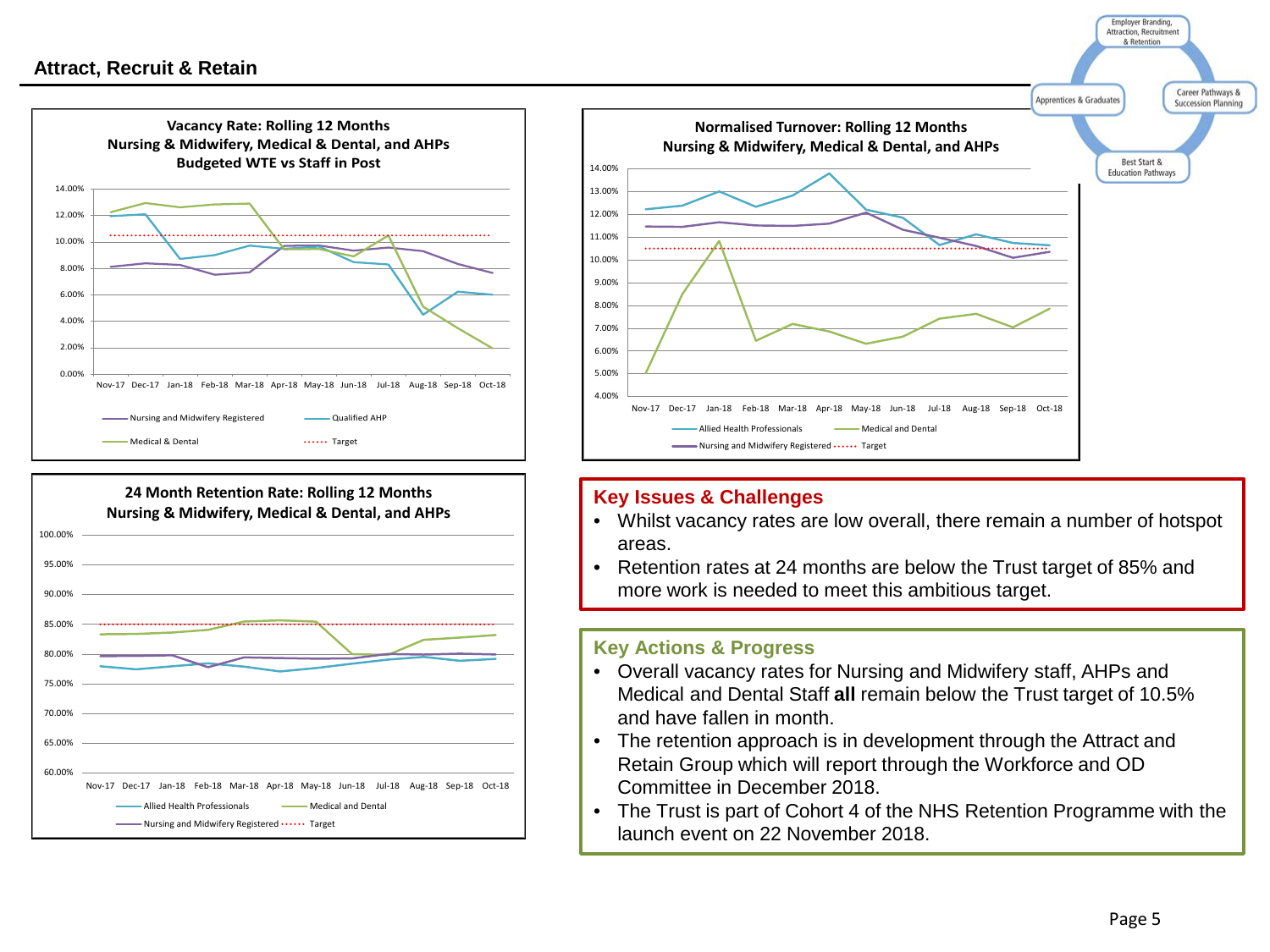





- Despite increases in Division 2 and Estates and Facilities turnover levels remain below the Trust target for all divisions.
- However, when considered by staff group there is some variance with higher level turnover for medical staff in Division 3 and for Nursing Staff in Division 2, which remains above average.

- Reductions in nurse turnover levels have been noted in all divisions since May 2018.
- Further work is underway to develop the Trust's approach to retention.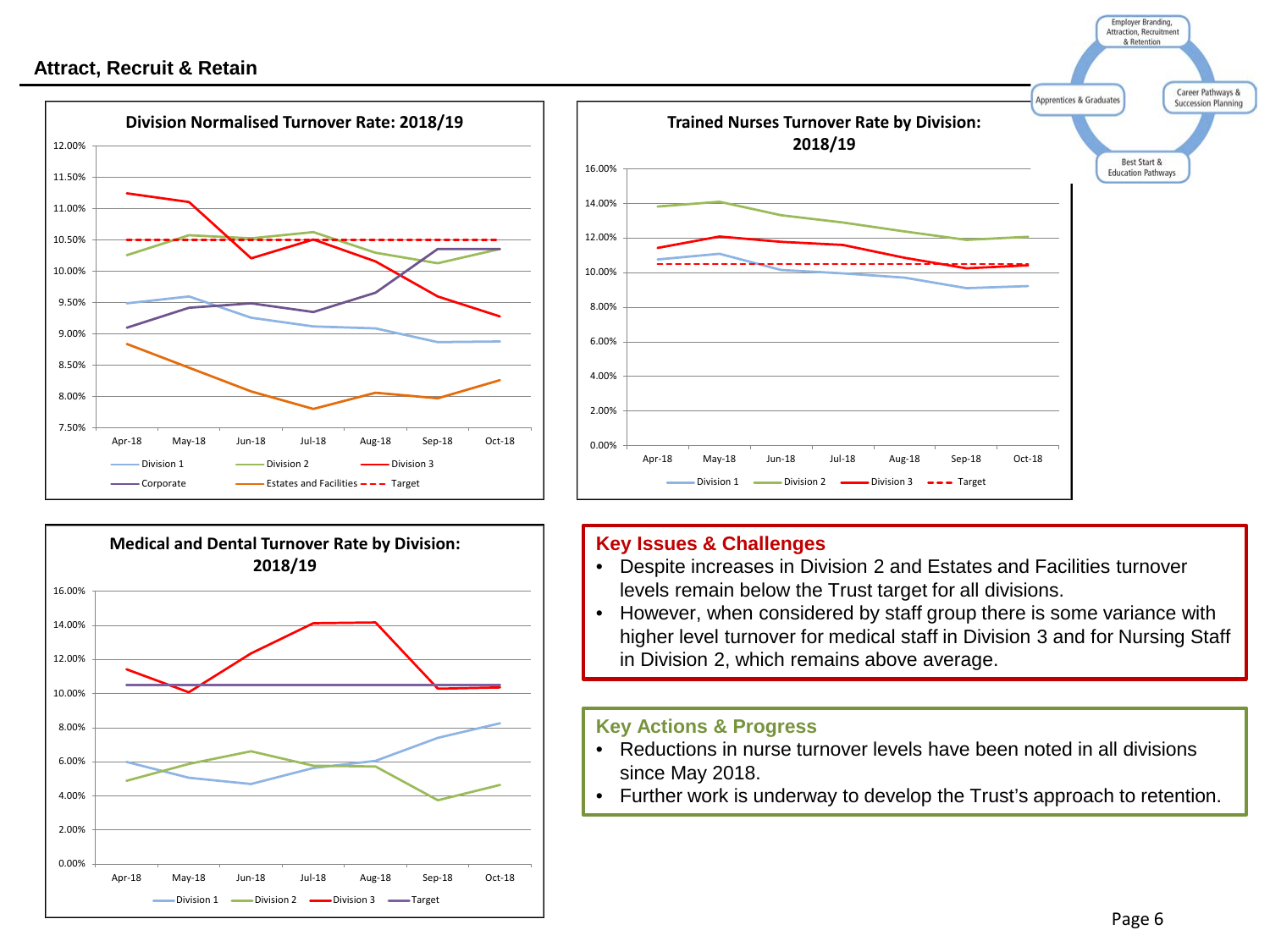



## **Employer Branding,** Attraction, Recruitment & Retention Career Pathways & Apprentices & Graduates **Succession Planning** Best Start & **Education Pathways Key Issues & Challenges** • There are circa 1500 staff registered with the bank, with over 1000 active, the highest number since April 2018.

• Whist around 30 bank registrations were cancelled in October as a result of registrants not working for a period of time this was significantly fewer than the number of new registrations made over the same period.

- The number of starters continues to be in excess of leavers with a net increase of 63.21 WTE (net increase of 29 WTE nursing staff in October 2018).
- A net increase of 226 bank registrations from 1 April 2018 with a further 24 related to the Black Country Pathology transfer.
- Actions continue to grow the bank and increase active membership include.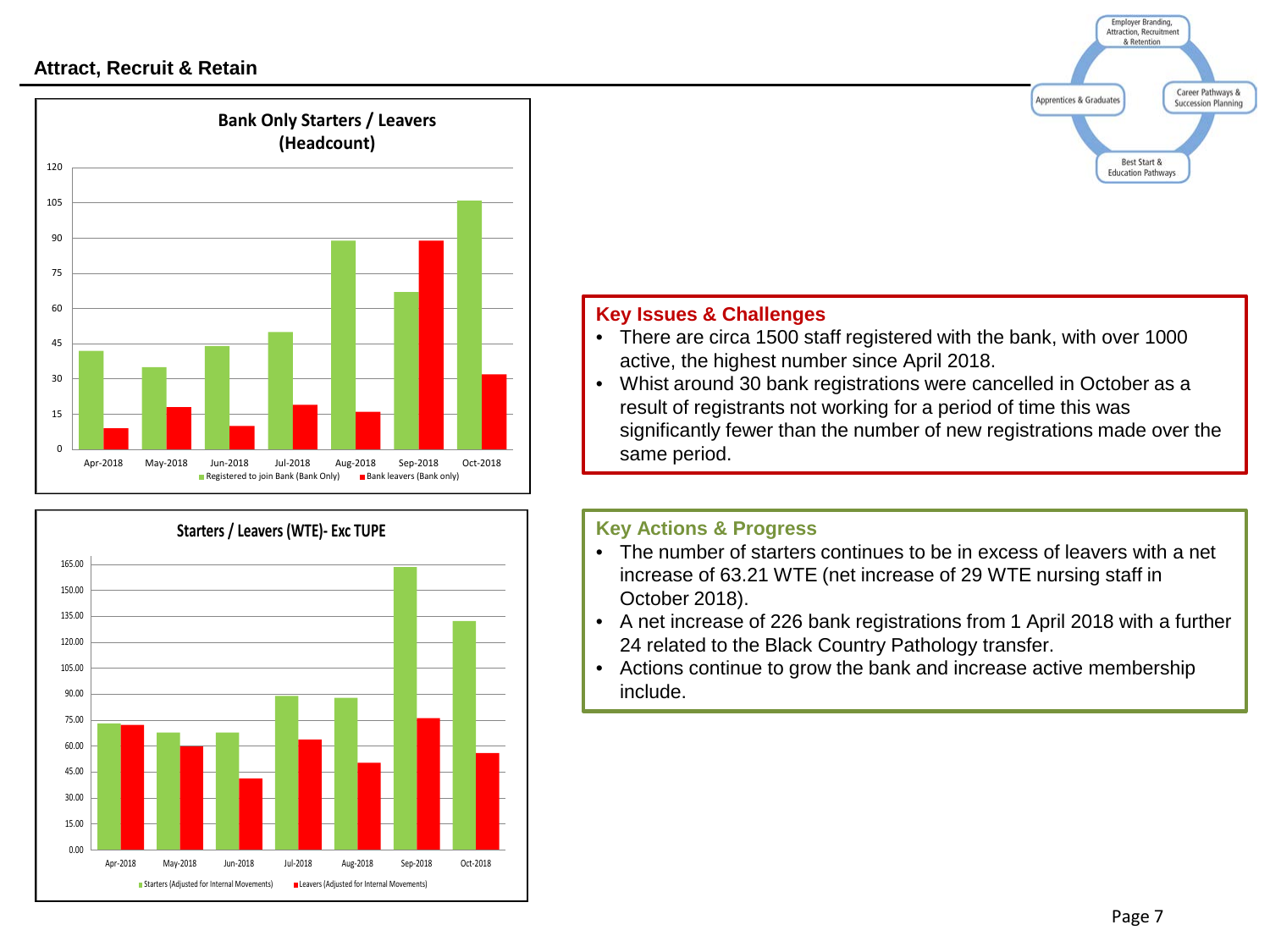





• Agency use continues within the medical workforce albeit at reducing levels

- Continued high bank fill rates in Nursing areas for both registered (81%) and unregistered (92%).
- Comparatively good bank fill rates in Medical and Dental 42% on October.
- Actions include a review bank rates of pay for staff in preparation for winter and improving bank supply through increased recruitment.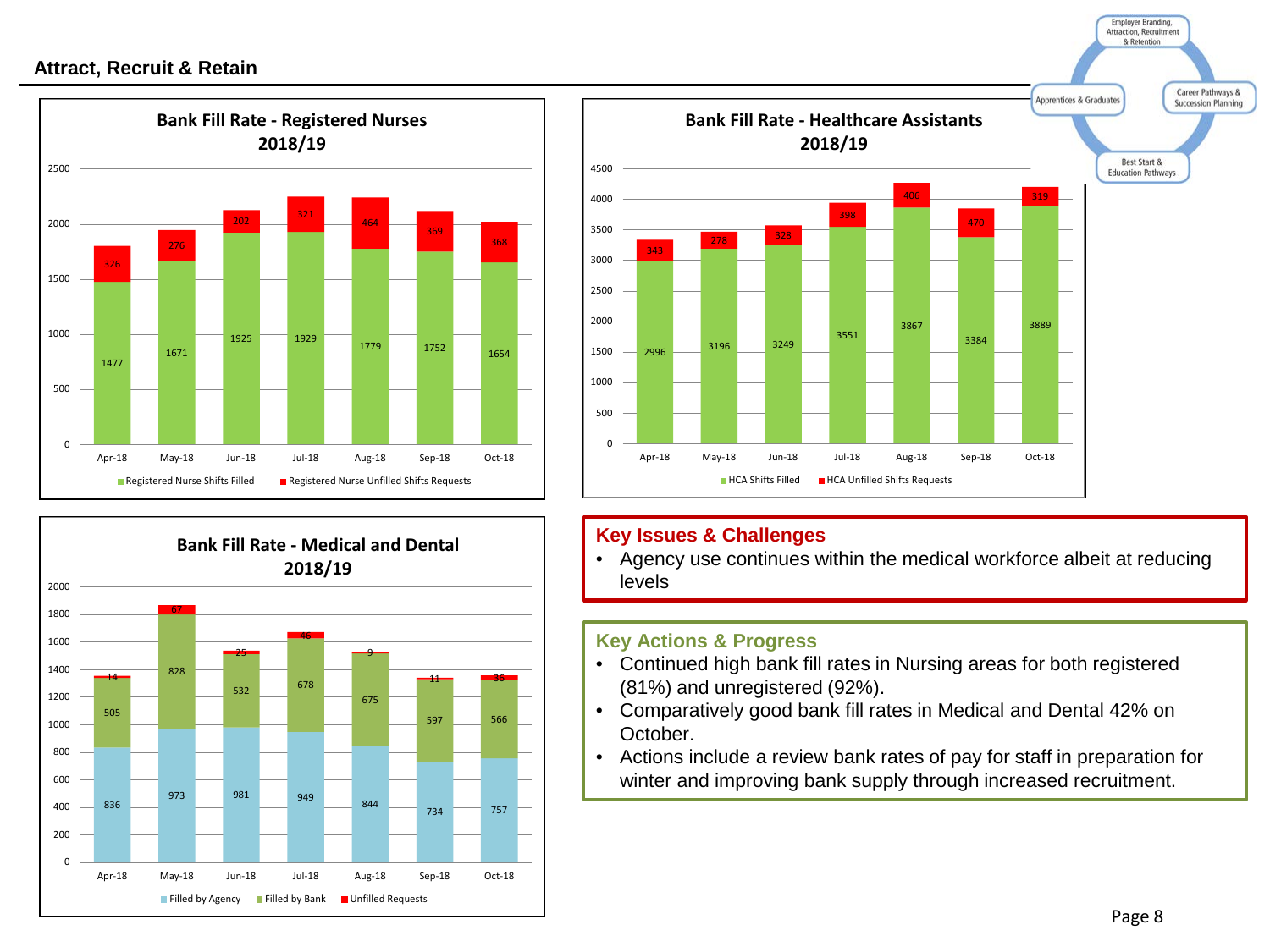### **Staff Training & Development**







### **Key Issues & Challenges**

- Performance on Generic Mandatory Training has achieved the target for the first time since April.
- The performance for Mandatory training specific remains below target for period to end October 2018 and has diminished over the last month.

## **Key Actions & Progress**

- There has been an increase in the number of staff employed undertaking apprenticeships within the Trust, both in terms of new apprentices and existing staff accessing development through these programmes.
- Work continues on developing the mandatory training and e-learning offer which will be consulted on before the end of the financial year.

Health, Wellbeing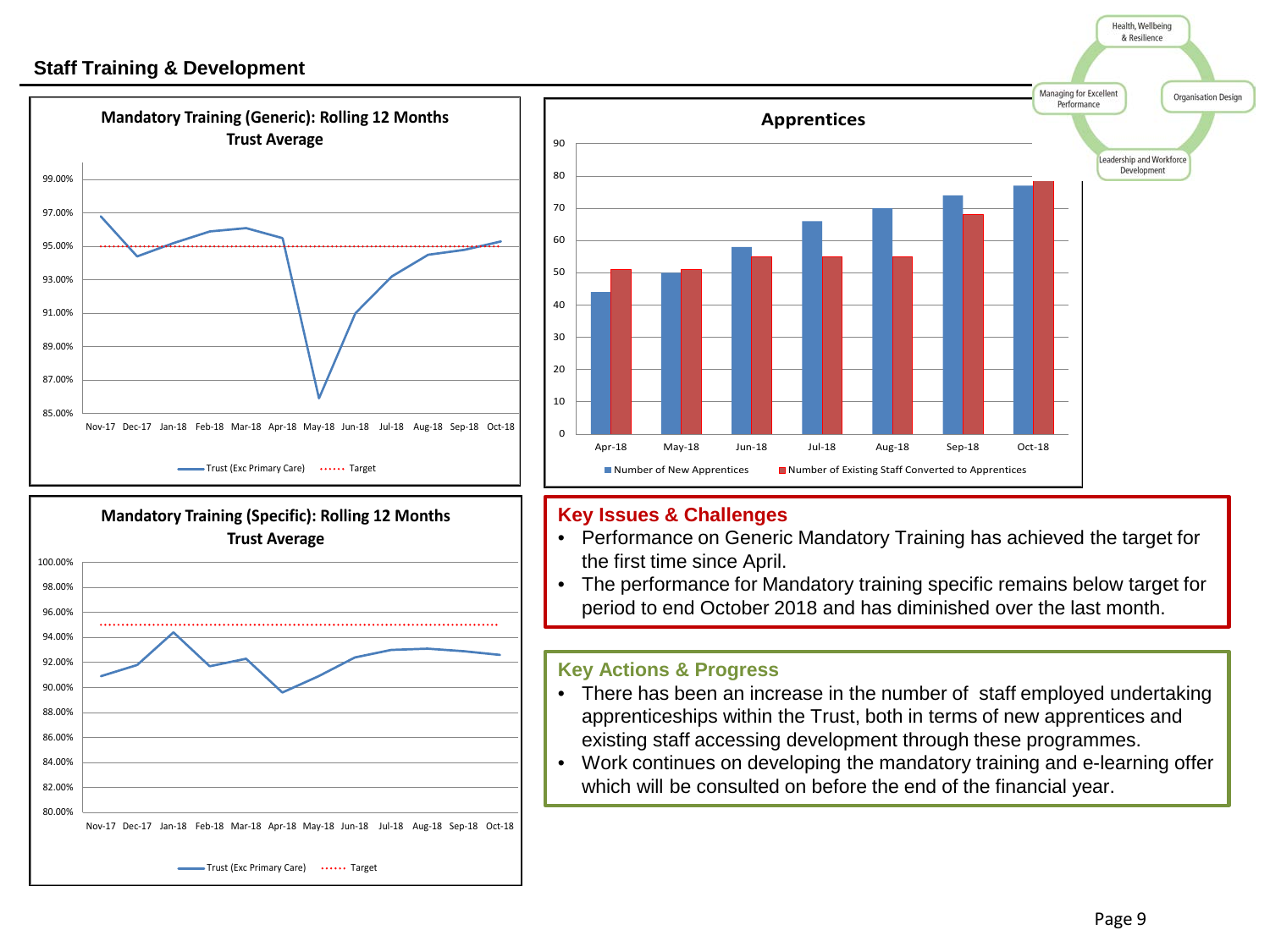



## Health, Wellbeing & Resilience Managing for Excellent Organisation Design Performance eadership and Workforce Development

## **Key Issues & Challenges**

• The Trust compliance with appraisal rates remain below the Trust target of 90% with all divisions' appraisal compliance rates below the target.

- Consistent improvements have been made in Divisions 2 and 3 since May, however, this has been off set by diminishing performance in Division 2 and Estates and Facilities. Corporately, appraisal compliance is variable against the target.
- A revised pay policy is in development taking account of the 2018 pay reform to be consulted and in place by 1 April 2019. This will ensure the provisions of the revised terms requiring staff to be compliant with mandatory training in order to benefit from pay progression.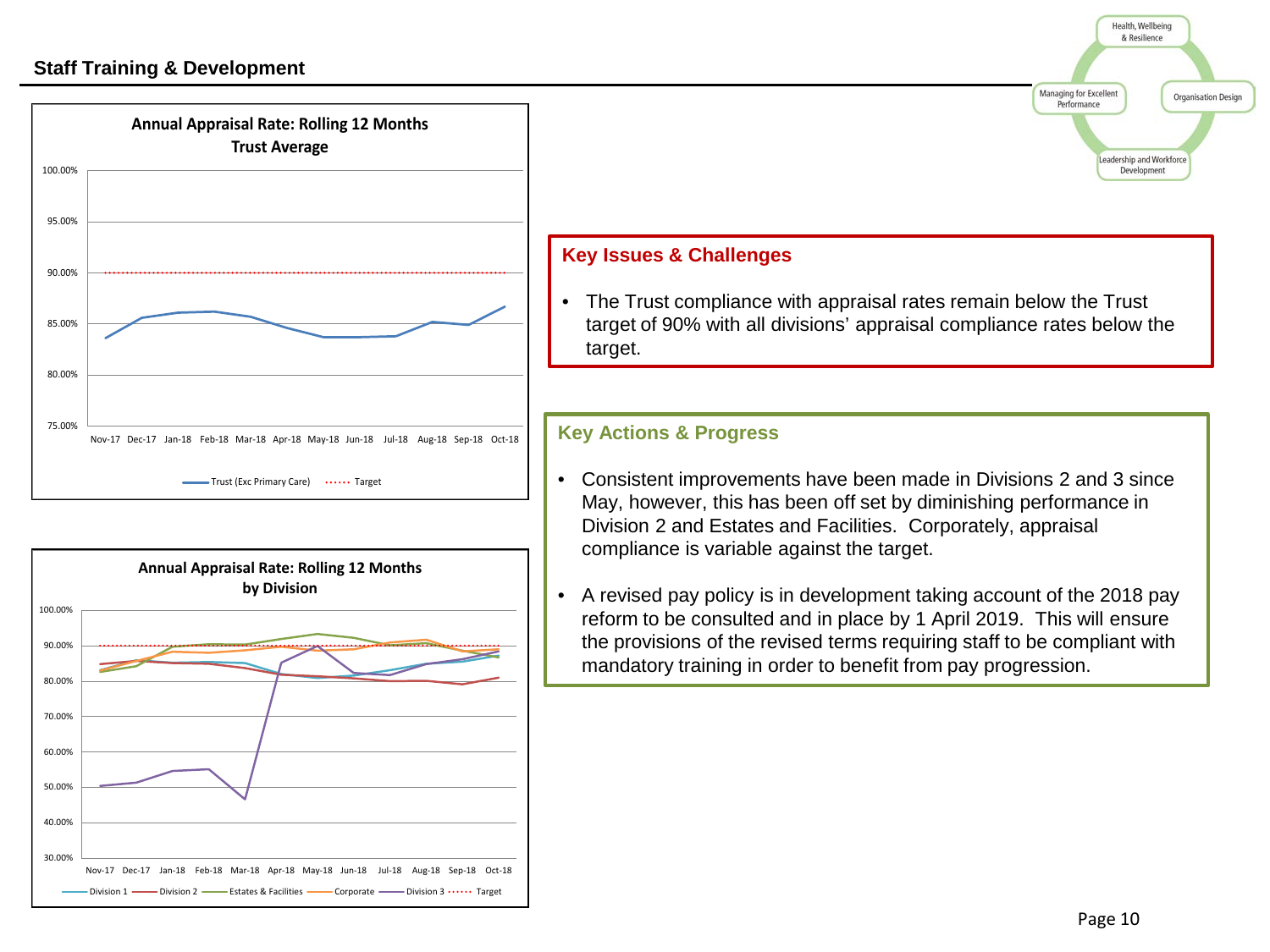





- Both the Rolling and In-Month Sickness Absence Rates remain above the Trust target at 4.20% and 4.05% respectively.
- This is a slight reduction in the rolling 12 month absence rate indicating the in month performance is improved on last year.
- Long term sickness absence has reduced, but continues to account for the majority of absence.
- Levels of absence attributable to seasonal illnesses have increased as anticipated at this time of year.

- The action plan for achieving target includes targeted action for persistent short term absence cases and long term absence impact.
- The Workforce Wellbeing Steering Group will be reviewing the current offering with a view to provide a complete update on the approach in the new year.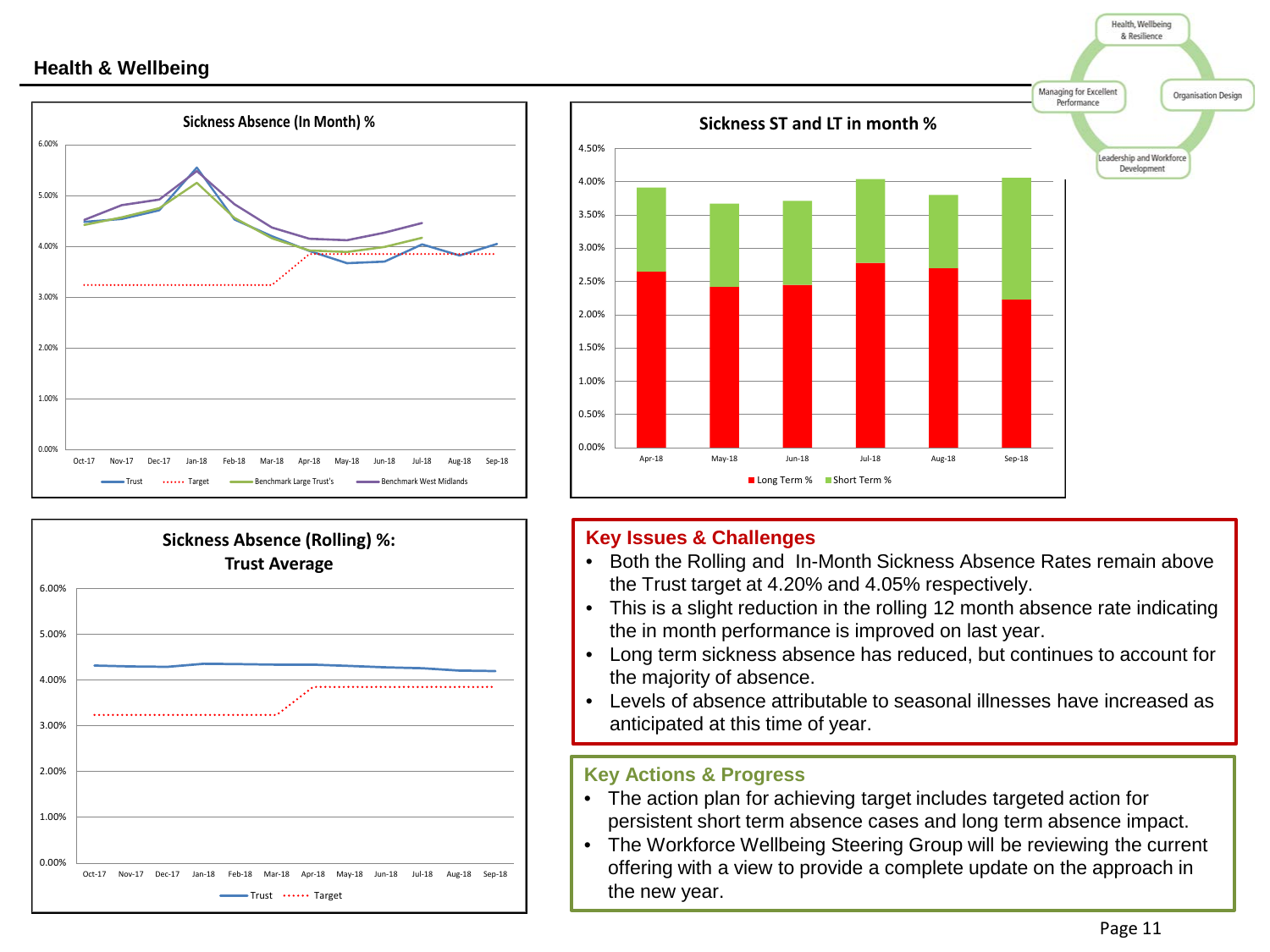



## Health, Wellbeing & Resilience Managing for Excellent Organisation Design Performance Leadership and Workforce Development **Key Issues & Challenges**

• Division 1 and Estates and Facilities experience higher levels of sickness absence than in other Divisions, with the proportion of long term sickness in Estates and Facilities being higher than in any other division.

- Increased focus on long term sickness, particularly in Divisions 1 and Estates and Facilities.
- Further develop the Trust's approach to workplace wellbeing an update is due to be presented to the Workforce and OD Committee in December.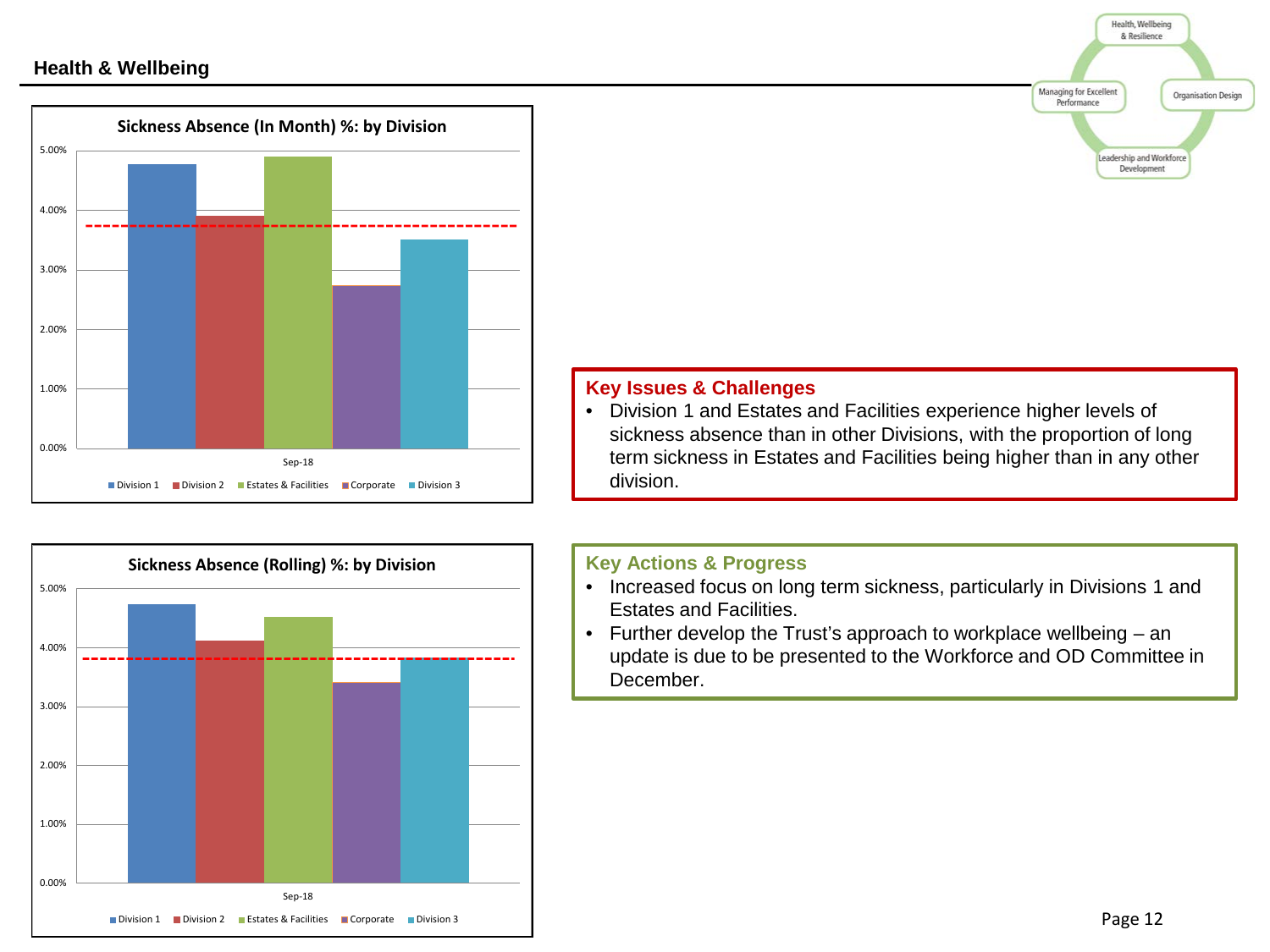

• Work continues in relation to the seasonal flu campaign with good progress in the first six weeks.

## **Key Actions & Progress**

- After six weeks of the flu campaign 4373 substantive staff have been vaccinated.
- This equates to almost 52% of staff and on target for this stage in the programme.
- 54% of Frontline Healthcare Workers had been vaccinated in this stage of the programme.
- Work continues to increase the number of staff who have received the vaccination.

Health, Wellbeing & Resilience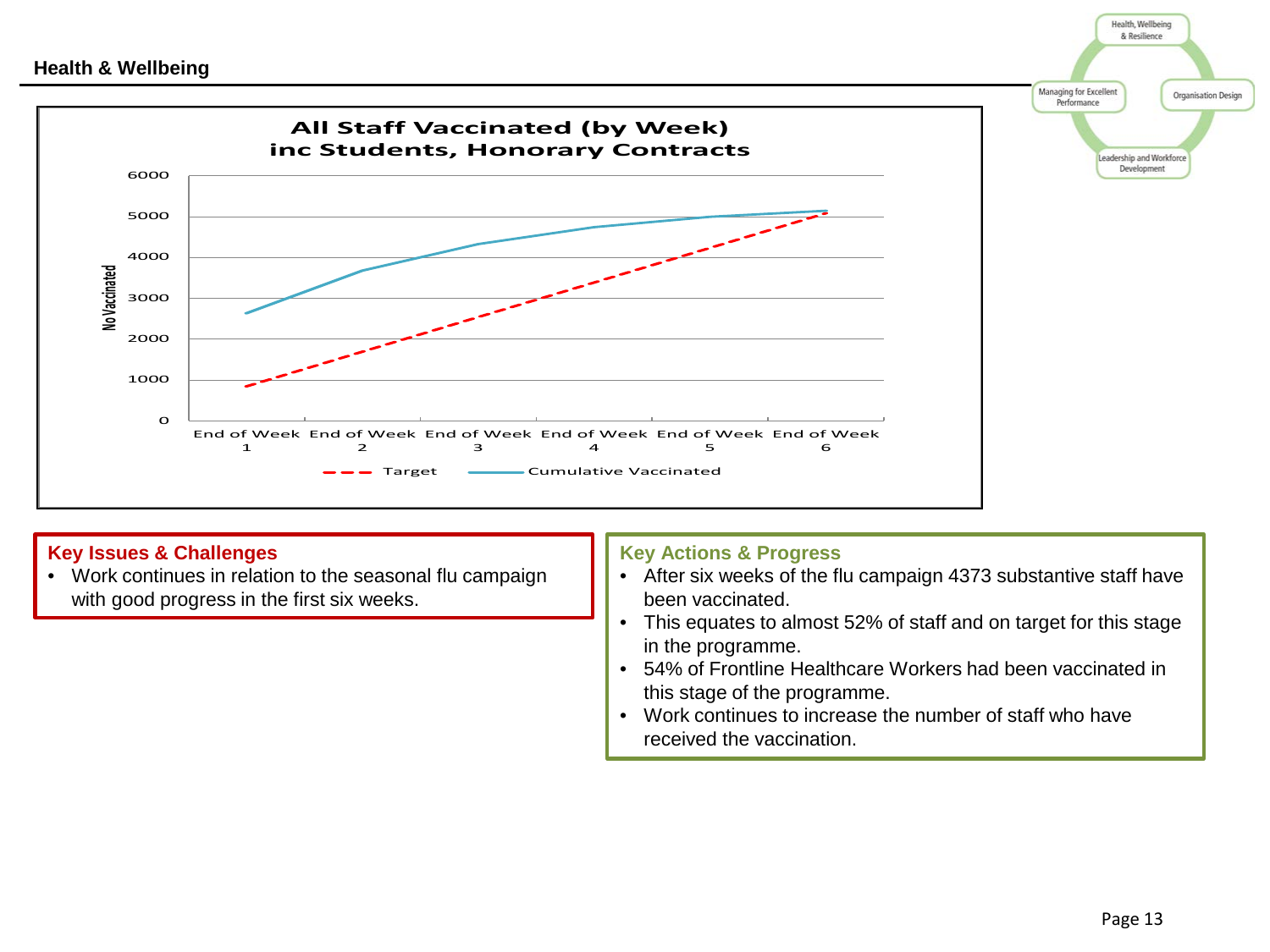### **Productivity – e-Rostering**







## **Supporting Narrative**

- Overall, unused hours are within Trust threshold there is a robust exception reporting process.
- The Trust target for rotas being set 6 weeks in advance is 90%, the Trust has reached 89% compliance and is on course to meet target within 18 months of go-live.
- The annual leave target is 15% with a tolerance range between 11 to 17 % - the Trust trend is on target with this in month.
- The E-roster system is stable and is bedding in well, exception and escalation mechanisms are established.
- A business case for extending the E-rostering approach to other job groups has been approved and the system will now be rolled out to other areas.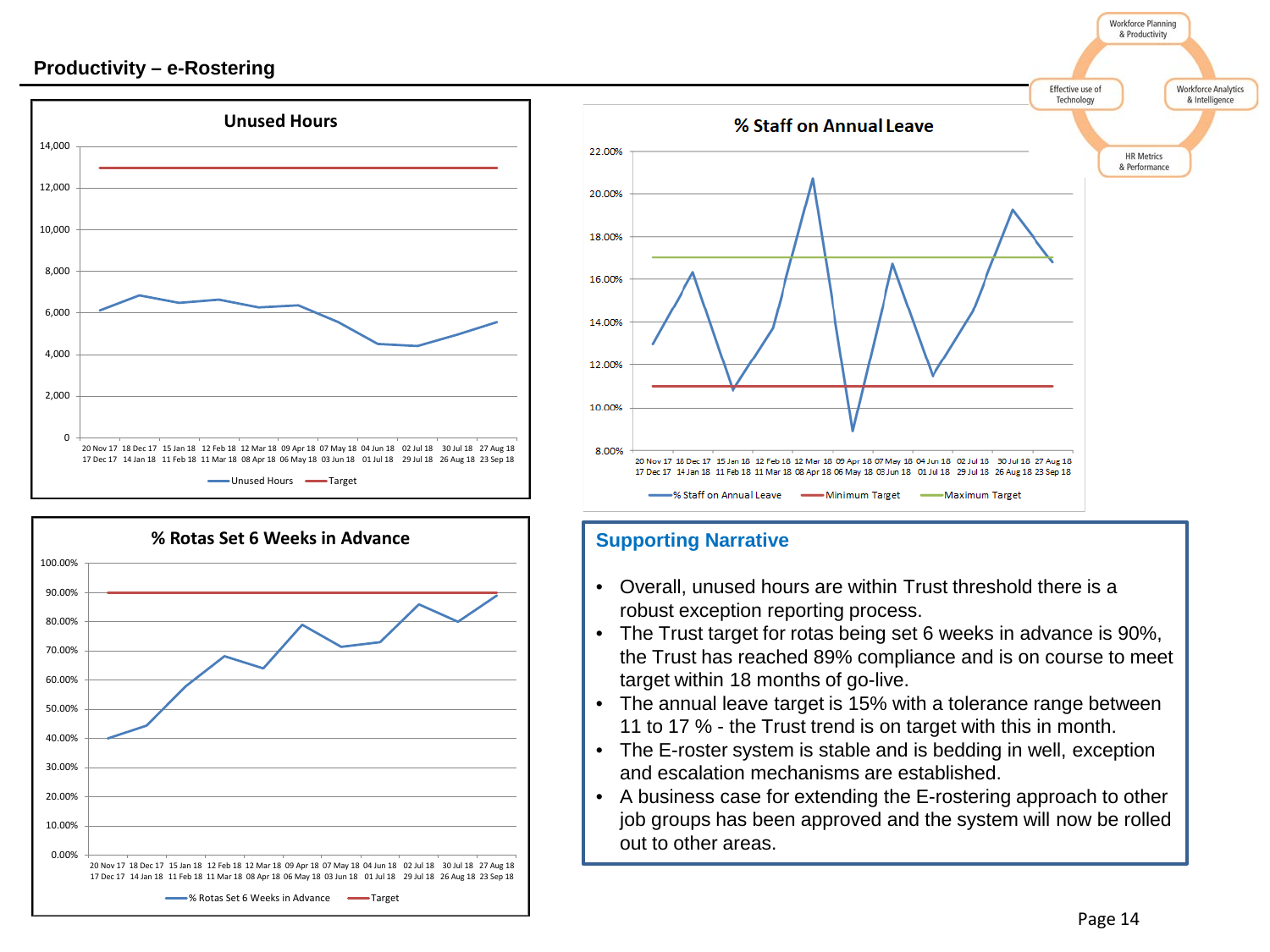#### **Further Developments**

#### **Men's Health Event**

On Friday 9 November 2018 the Trust hosted the first men's health event. The event was aimed at raising awareness of the health issues affecting men and encouraging individuals, who might not otherwise engage with health professionals to have a health check. Services covering physical, mental and financial health as well as cancer and sexual health were represented and around 60 staff attended the event which was extremely well received.

#### **Systems to support Job Planning and Managing the Medical Workforce**

Following approval of the business case at Trust Board, the Trust has purchased the HealthMedics Optima package from Allocate. This software package includes modules to support; Job Planning, Rostering of Medical Staff, Locum allocation and appraisal. The full implementation plan is underway and the committee will be kept informed as the implementation progresses.

#### **Occupational Health SEQOHS Accreditation**

On 23 November 2018, the Trust received formal confirmation that the Occupational Health Service had been awarded SEQOHS (Safe Effective, Quality Occupational Health Services) accreditation. This follows a detailed assessment across a number of domains; Business Probity, Information Governance, People, Facilities, Relationships with Purchasers, Relationships with Purchasers and is valid for a period of five years.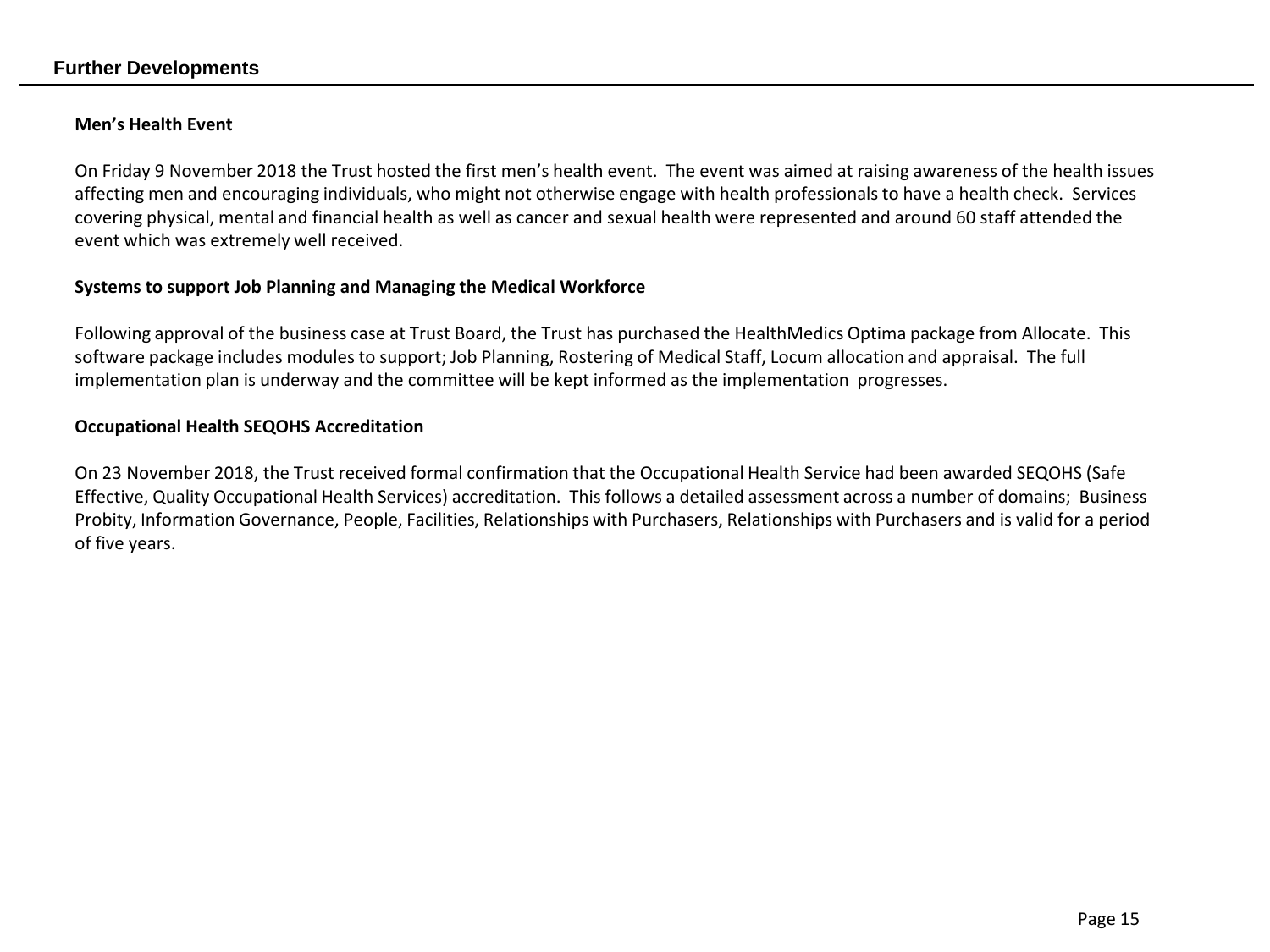|              |                                                                           |               |                     |             |         |                           |            | <b>Full Trust</b> | <b>Workforce Metrics - Trust Board</b><br>M07: Data Effective 31st Oct 2018 |          |                           |            |                            |                           |       |                   | The Royal Wolverhampton NHS<br><b>NHS Trust</b>        |
|--------------|---------------------------------------------------------------------------|---------------|---------------------|-------------|---------|---------------------------|------------|-------------------|-----------------------------------------------------------------------------|----------|---------------------------|------------|----------------------------|---------------------------|-------|-------------------|--------------------------------------------------------|
| <b>B01</b>   | $2018 - 19$<br>31st Mar 2018<br><b>Workforce Profile</b><br><b>Target</b> |               |                     |             |         |                           |            |                   |                                                                             |          |                           |            | <b>YTD Change</b><br>since | <b>Comments</b>           |       |                   |                                                        |
|              |                                                                           | Out-turn      |                     | Apr         | May     | Jun                       | Jul        | Aug               | Sep                                                                         | Oct      | <b>Nov</b>                | <b>Dec</b> | Jan                        | Feb                       | Mar   | 31st Mar 18       |                                                        |
| <b>B01.1</b> | <b>Substantive Staff WTE</b>                                              | 7328.40       |                     | 7328.30     | 7333.07 | 7358.72                   | 7381.57    | 7437.92           | 7527.25                                                                     | 8054.97  |                           |            |                            |                           |       | 726.57            | tc Permanent, Fixed Term, & Locums with WTE on Payroll |
| <b>B01.2</b> | <b>Substantive Staff WTE (Exc Rotational Doctors)</b>                     | 7045.16       |                     | 7046.05     | 7054.18 | 7080.74                   | 7105.99    | 7143.53           | 7230.86                                                                     | 7758.53  |                           |            |                            |                           |       | 713.37            | nc Permanent, Fixed Term, & Locums: Exc Rotational Drs |
| <b>B01.3</b> | <b>Substantive Staff Headcount</b>                                        | 8484          |                     | 8.504       | 8.509   | 8,532                     | 8,563      | 8.610             | 8,722                                                                       | 9,304    |                           |            |                            |                           |       | 820               | nc Permanent, Fixed Term, & Locums with WTE on Payroll |
| <b>B01.4</b> | <b>Bank Staff Only Headcount</b>                                          | 1442          |                     | 1,419       | 1.437   | 1,457                     | 1,494      | 1,573             | 1,521                                                                       | 1,616    |                           |            |                            |                           |       | 174               |                                                        |
| <b>B01.5</b> | <b>Agency LMS Headcount</b>                                               | 181           |                     | 186         | 195     | 205                       | 209        | 213               | 226                                                                         | 250      |                           |            |                            |                           |       | 69                |                                                        |
| <b>BO1.6</b> | % Staff from a BME background                                             | 26.74%        |                     | 26.89%      | 26.99%  | 27.04%                    | 27.22%     | 27.20%            | 27.17%                                                                      | 28.47%   |                           |            |                            |                           |       | 1.73%             |                                                        |
|              |                                                                           |               |                     |             |         |                           |            |                   | Data Owner: Workforce Planning & Business Intelligence                      |          |                           |            |                            |                           |       |                   |                                                        |
|              |                                                                           |               |                     |             |         |                           |            |                   |                                                                             |          |                           |            |                            |                           |       | <b>YTD Change</b> |                                                        |
| <b>B02</b>   | <b>Changes to Workforce Profile</b>                                       | 31st Mar 2018 | <b>Target</b>       | $2018 - 19$ |         |                           |            |                   |                                                                             |          |                           |            |                            |                           |       | since             | <b>Comments</b>                                        |
|              |                                                                           | Out-turn      |                     | Apr         | May     | Jun                       | Jul        | Aug               | Sep                                                                         | Oct      | <b>Nov</b>                | <b>Dec</b> | Jan                        | Feb                       | Mar   | 31st Mar 18       |                                                        |
| <b>B02.1</b> | Change in Workforce Profile WTE (Exc Rotational Doctors)                  |               |                     | 0.89        | 4.76    | 25.65                     | 22.85      | 56.35             |                                                                             | 527.72   |                           |            |                            |                           |       | 726.57            |                                                        |
| <b>BO2.2</b> | <b>Starters WTE (Exc Rotational Doctors)</b>                              | 1029.4903     | 10% > Leavers       | 73.15       | 43.57   | 60.55                     | 66.73      | 66.91             | 123.83                                                                      | 119.21   |                           |            |                            |                           |       | 553.96            |                                                        |
| <b>B02.3</b> | <b>Leavers WTE (Exc Rotational Doctors)</b>                               | 740.15204     | > 10.5% Staff Group | 61.30       | 59.81   | 41.35                     | 63.79      | 50.41             | 76.18                                                                       | 56.00    |                           |            |                            |                           |       | 408.84            |                                                        |
| <b>B02.4</b> | TUPE In WTE                                                               | $\sim$        |                     | 1.00        | 0.00    | 0.00                      | 0.00       | 0.00              | 0.00                                                                        | 443.70   |                           |            |                            |                           |       |                   |                                                        |
| <b>B02.5</b> | TUPE Out WTE                                                              | $\sim$        |                     | 0.00        | 0.00    | 0.00                      | 0.00       | 0.00              | 0.00                                                                        | 0.00     |                           |            |                            |                           |       | $\sim$            |                                                        |
|              |                                                                           |               |                     |             |         |                           |            |                   | Data Owner: Workforce Planning & Business Intelligence                      |          |                           |            |                            |                           |       |                   |                                                        |
|              |                                                                           |               |                     |             |         |                           |            |                   |                                                                             |          |                           |            |                            |                           |       | <b>YTD Change</b> |                                                        |
| <b>B03</b>   | <b>Workforce Profile by Staff Group</b>                                   | 31st Mar 2018 | <b>Target</b>       |             |         |                           |            |                   | $2018 - 19$                                                                 |          |                           |            |                            |                           | since | <b>Comments</b>   |                                                        |
|              |                                                                           | Out-turn      |                     | Apr         | May     | Jun                       | <b>Jul</b> | Aug               | Sep                                                                         | Oct      | <b>Nov</b>                | <b>Dec</b> | Jan                        | Feb                       | Mar   | 31st Mar 18       |                                                        |
| <b>B03.1</b> | Add Prof Scientific and Technic WTE                                       | 234.82        |                     | 240.49      |         |                           | 270.43     |                   |                                                                             | 281.25   |                           |            |                            |                           |       | 46.43             |                                                        |
| <b>B03.2</b> | <b>Additional Clinical Services WTE</b>                                   | 1252.91       |                     | 1,262.82    |         |                           | 1,255.12   |                   |                                                                             | 1,460.68 |                           |            |                            |                           |       | 207.77            |                                                        |
| <b>B03.3</b> | Add Clin Serv: Newly Qualified / Overseas Nurses Awaiting PIN             | 6.53          |                     | 6.53        |         |                           | 0.80       |                   |                                                                             | 6.36     |                           |            |                            |                           |       | $-0.17$           |                                                        |
| <b>B03.4</b> | <b>Administrative and Clerical WTE</b>                                    | 1624.38       |                     | 1,631.05    |         |                           | 1,646.41   |                   |                                                                             | 1,726.43 |                           |            |                            |                           |       | 102.04            |                                                        |
| <b>B03.5</b> | Allied Health Professionals WTE                                           | 391.26        |                     | 385.76      |         |                           | 391.04     |                   |                                                                             | 401.10   |                           |            |                            |                           |       | 9.84              |                                                        |
| <b>B03.6</b> | <b>Estates and Ancillary WTE</b>                                          | 552.00        |                     | 554.55      |         | <b>Reported Quarterly</b> | 557.46     |                   | <b>Reported Quarterly</b>                                                   | 561.92   | <b>Reported Quarterly</b> |            |                            | <b>Reported Quarterly</b> |       | 9.92              |                                                        |
| <b>B03.7</b> | <b>Healthcare Scientists WTE</b>                                          | 254.84        |                     | 255.23      |         |                           | 264.04     |                   |                                                                             | 479.29   |                           |            |                            |                           |       | 224.45            |                                                        |
| <b>B03.8</b> | Medical and Dental WTE (Exc Rotational Doctors)                           | 526.19        |                     | 524.45      |         |                           | 535.64     |                   |                                                                             | 605.97   |                           |            |                            |                           |       | 79.79             |                                                        |
| <b>B03.9</b> | Medical and Dental WTE (Rotational Doctors)                               | 283.24        |                     | 282.26      |         |                           | 275.58     |                   |                                                                             | 296.44   |                           |            |                            |                           |       | 13.20             |                                                        |
|              | <b>B03.10 Nursing and Midwifery Registered WTE</b>                        | 2177.76       |                     | 2.160.70    |         |                           | 2.158.84   |                   |                                                                             | 2.214.95 |                           |            |                            |                           |       | 37.19             |                                                        |
|              | <b>B03.11 Students WTE</b>                                                | 31.00         |                     | 31.00       |         |                           | 27.00      |                   |                                                                             | 26.93    |                           |            |                            |                           |       | $-4.08$           |                                                        |
|              |                                                                           |               |                     |             |         |                           |            |                   | Data Owner: Workforce Planning & Business Intelligence                      |          |                           |            |                            |                           |       |                   |                                                        |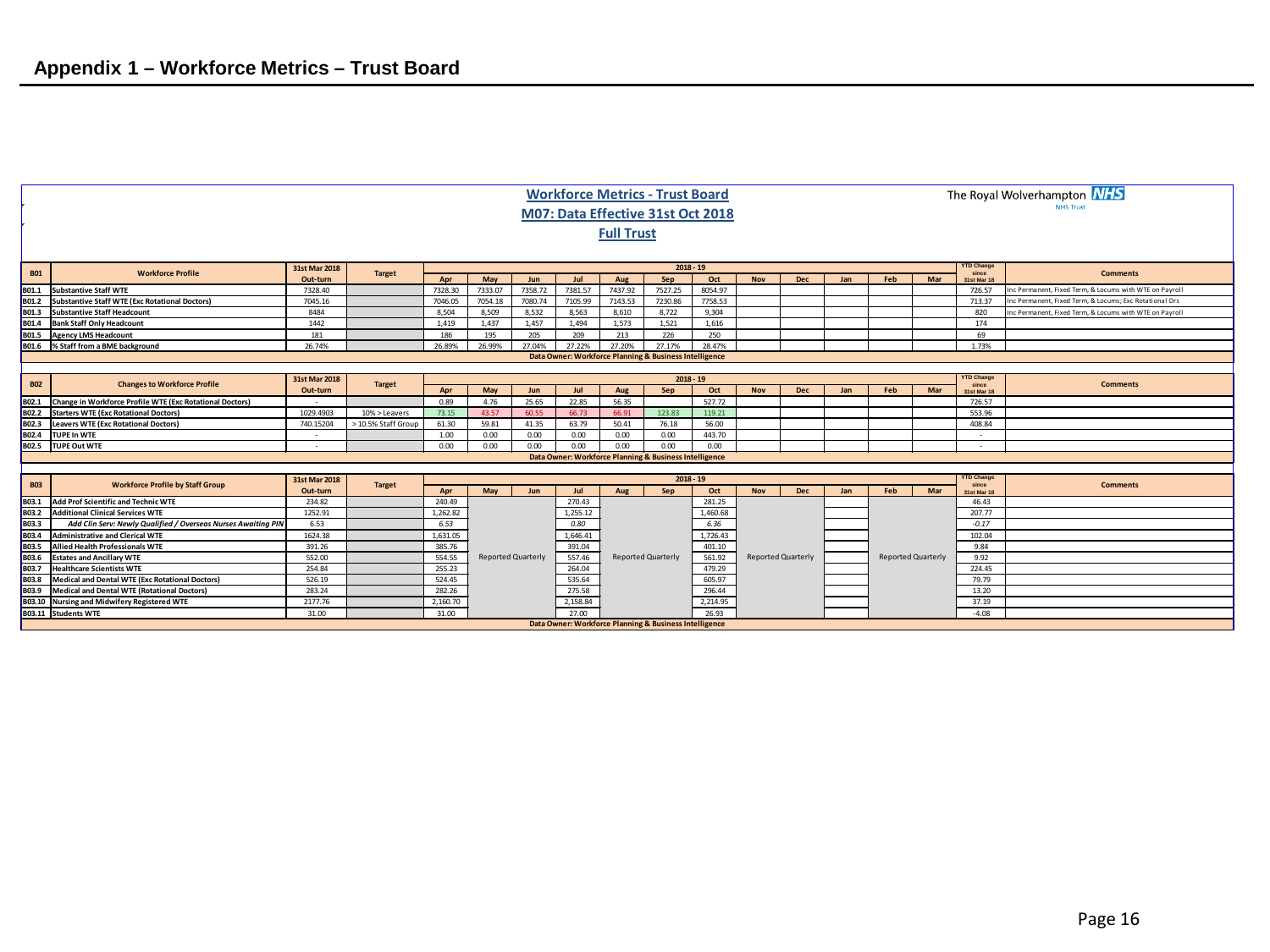| <b>B04</b>                                                        | <b>Vacancy Rate</b>                                                     | 31st Mar 2018<br>Out-turn | <b>Target</b> |              |              |              |              |                                        | $2018 - 19$                                            |              |            |       |     |     |     | 2018-19<br>Average | <b>Comments</b>                                                                                      |  |  |  |
|-------------------------------------------------------------------|-------------------------------------------------------------------------|---------------------------|---------------|--------------|--------------|--------------|--------------|----------------------------------------|--------------------------------------------------------|--------------|------------|-------|-----|-----|-----|--------------------|------------------------------------------------------------------------------------------------------|--|--|--|
|                                                                   |                                                                         |                           | 10.50%        | Apr<br>9.30% | May<br>9.12% | Jun<br>8.75% | Jul<br>8.80% | Aug<br>8.36%                           | Sep<br>7.47%                                           | Oct<br>7.08% | <b>Nov</b> | Dec   | Jan | Feb | Mar | 8.41%              |                                                                                                      |  |  |  |
| B04.1<br>B04.2                                                    | <b>Total</b><br>Registered Nursing, Midwifery and Health Visiting Staff | 8.66%<br>7.70%            | 10.50%        | 9.71%        | 9.74%        | 9.35%        | 9.58%        | 9.31%                                  | 8.34%                                                  | 7.66%        |            |       |     |     |     | 9.10%              |                                                                                                      |  |  |  |
| <b>B04.3</b>                                                      | <b>Qualified AHP</b>                                                    | 9.73%                     | 10.50%        | 9.49%        | 9.66%        | 8.48%        | 8.30%        | 4.49%                                  | 6.24%                                                  | 6.01%        |            |       |     |     |     | 7.52%              |                                                                                                      |  |  |  |
| <b>B04.4</b>                                                      | <b>Support to Clinical Staff</b>                                        | 8.35%                     | 10.50%        | 8.81%        | 8.49%        | 7.67%        | 8.27%        | 8.43%                                  | 7.31%                                                  | 7.48%        |            | 0.00% |     |     |     | 8.06%              | Staff in Post in ESR vs Budgeted in Finance<br>Staff Group definitions determined by NHS Improvement |  |  |  |
| <b>B04.5</b>                                                      |                                                                         | 10.30%                    | 10.50%        | 13.16%       | 12.57%       | 13.48%       | 11.20        | 13.74%                                 | 12.83%                                                 | 11.37%       |            |       |     |     |     | 12.62%             |                                                                                                      |  |  |  |
|                                                                   | <b>NHS Infrastructure</b>                                               |                           |               |              |              |              |              |                                        |                                                        |              |            |       |     |     |     |                    |                                                                                                      |  |  |  |
| <b>BO4.6</b>                                                      | <b>Medical Staff</b>                                                    | 12.92%                    | 10.50%        | 9.45%        | 9.47%        | 8.91%        | 10.50%       | 5.11%                                  | 3.48%                                                  | 1.95%        |            |       |     |     |     | 6.98%              |                                                                                                      |  |  |  |
| Data Owners: Finance & Workforce Planning & Business Intelligence |                                                                         |                           |               |              |              |              |              |                                        |                                                        |              |            |       |     |     |     |                    |                                                                                                      |  |  |  |
|                                                                   |                                                                         |                           |               |              |              |              |              |                                        |                                                        |              |            |       |     |     |     |                    |                                                                                                      |  |  |  |
| <b>B05</b>                                                        | <b>Turnover</b>                                                         | 31st Mar 2018             | <b>Target</b> |              |              |              |              |                                        | $2018 - 19$                                            |              |            |       |     |     |     | 2018-19            | Comments                                                                                             |  |  |  |
|                                                                   |                                                                         | Out-turn                  |               | Apr          | May          | Jun          | Jul          | Aug                                    | Sep                                                    | Oct          | <b>Nov</b> | Dec   | Jan | Feb | Mar | Average            |                                                                                                      |  |  |  |
| <b>B05.1</b>                                                      | % Total Workforce Turnover (Rolling previous 12 months)                 | 10.41%                    |               | 10.84%       | 11.01%       | 10.68%       | 10.91%       | 10.61%                                 | 10.44%                                                 | 10.45%       |            |       |     |     |     | 10.71%             | Exc Rotational Drs (reflects NHS Digital Benchmarked data)                                           |  |  |  |
| <b>B05.2</b>                                                      | % Normalised Workforce Turnover (Rolling previous 12 months)            | 9.75%                     | 10.50%        | 9.93%        | 10.01%       | 9.69%        | 9.66%        | 9.56%                                  | 9.41%                                                  | 9.42%        |            |       |     |     |     | 9.67%              |                                                                                                      |  |  |  |
| <b>B05.3</b>                                                      | 6 Normalised: Additional Professional, Scientific, and Technical        | 7.81%                     | 10.50%        | 8.17%        | 9.69%        | 9.60%        | 9.40%        | 8.62%                                  | 9.46%                                                  | 9.55%        |            |       |     |     |     | 9.21%              |                                                                                                      |  |  |  |
| <b>B05.4</b>                                                      | <b>6 Normalised: Additional Clinical Services</b>                       | 9.84%                     | 10.50%        | 9.66%        | 9.47%        | 9.42%        | 9.74%        | 9.45%                                  | 9.26%                                                  | 8.77%        |            |       |     |     |     | 9.40%              |                                                                                                      |  |  |  |
| <b>B05.5</b>                                                      | % Normalised: Administrative and Clerical                               | 8.50%                     | 10.50%        | 8.81%        | 9.01%        | 8.93%        | 9.28%        | 9.44%                                  | 9.61%                                                  | 9.45%        |            |       |     |     |     | 9.22%              | Exc Rotational Drs, Students, TUPE Transfers, End of Fixed Term                                      |  |  |  |
| <b>B05.6</b>                                                      | <b>6 Normalised: Allied Health Professionals</b>                        | 12.82%                    | 10.50%        | 13.79%       | 12.20%       | 11.85%       | 10.65        | 11.12%                                 | 10.74%                                                 | 10.64%       |            |       |     |     |     | 11.57%             |                                                                                                      |  |  |  |
| <b>B05.7</b>                                                      | % Normalised: Estates and Ancillary                                     | 8.62%                     | 10.50%        | 9.22%        | 9.13%        | 8.75%        | 8.35%        | 8.24%                                  | 8.15%                                                  | 8.34%        |            |       |     |     |     | 8.60%              | N.B. March 2018 Out-turn recalculated for new divisional split                                       |  |  |  |
| <b>B05.8</b>                                                      | % Normalised: Healthcare Scientists                                     | 5.54%                     | 10.50%        | 5.91%        | 6.13%        | 5.97%        | 5.68%        | 6.39%                                  | 7.53%                                                  | 7.62%        |            |       |     |     |     | 6.46%              |                                                                                                      |  |  |  |
| <b>BO5.9</b>                                                      | % Normalised: Medical and Dental (Exc Rotation Drs & Clinical Fello     | 7.19%                     | 10.50%        | 6.86%        | 6.32%        | 6.63%        | 7.42%        | 7.63%                                  | 7.04%                                                  | 7.86%        |            |       |     |     |     | 7.11%              |                                                                                                      |  |  |  |
|                                                                   | B05.10 % Normalised: Nursing and Midwifery Registered                   | 11.49%                    | 10.50%        | 11.59%       | 12.07%       | 11 329       | 10.97        | 10.619                                 | 10.09%                                                 | 10.35%       |            |       |     |     |     | 11.00%             |                                                                                                      |  |  |  |
|                                                                   |                                                                         |                           |               |              |              |              |              |                                        | Data Owner: Workforce Planning & Business Intelligence |              |            |       |     |     |     |                    |                                                                                                      |  |  |  |
|                                                                   |                                                                         |                           |               |              |              |              |              |                                        |                                                        |              |            |       |     |     |     |                    |                                                                                                      |  |  |  |
| <b>B06</b>                                                        | <b>Retention Rate</b>                                                   | 31st Mar 2018             | <b>Target</b> |              |              |              |              |                                        | $2018 - 19$                                            |              |            |       |     |     |     | 2018-19            | <b>Comments</b>                                                                                      |  |  |  |
|                                                                   |                                                                         | Out-turn                  |               | Apr          | May          | Jun          | Jul          | Aug                                    | Sep                                                    | Oct          | <b>Nov</b> | Dec   | Jan | Feb | Mar | Average            |                                                                                                      |  |  |  |
| B06.1                                                             | <b>Retention Rate (12 months)</b>                                       | 89.60%                    |               | 90.49%       | 87.67%       | 87.52%       | 90.47%       | 90.51%                                 | 90.93%                                                 | 90.89%       |            |       |     |     |     | 89.78%             | No. Employees with 1 or more years service now / No. Employees                                       |  |  |  |
| B06.2                                                             | Retention Rate (18 months)                                              | 85.46%                    |               | 86.10%       | 83.37%       | 83.10%       | 85.94%       | 85.99%                                 | 86.47%                                                 | 86.48%       |            |       |     |     |     | 85.35%             | employed one year ago x 100. Exc Rotational Drs, Students, TUPE                                      |  |  |  |
| <b>B06.3</b>                                                      | <b>Retention Rate (24 months)</b>                                       | 81.22%                    | 85.00%        | 81.519       | 78.649       | 74.87%       | 81.5         | 81.839                                 |                                                        | 81.819       |            |       |     |     |     | 80.36%             | Transfers, Clinical Fellows, & Fixed Term                                                            |  |  |  |
|                                                                   | Data Owner: Workforce Planning & Business Intelligence                  |                           |               |              |              |              |              |                                        |                                                        |              |            |       |     |     |     |                    |                                                                                                      |  |  |  |
|                                                                   |                                                                         |                           |               |              |              |              |              |                                        |                                                        |              |            |       |     |     |     |                    |                                                                                                      |  |  |  |
|                                                                   |                                                                         |                           |               |              |              |              |              |                                        |                                                        |              |            |       |     |     |     |                    |                                                                                                      |  |  |  |
|                                                                   |                                                                         |                           |               |              |              |              |              |                                        | $2018 - 19$                                            |              |            |       |     |     |     | 2018-19            |                                                                                                      |  |  |  |
| <b>B07</b>                                                        | <b>Agency Usage</b>                                                     | 2017-18 Total             | <b>Target</b> | Apr          | May          | Jun          | Jul          | Aug                                    | Sep                                                    | Oct          | <b>Nov</b> | Dec   | Jan | Feb | Mar | <b>Cumulative</b>  | <b>Comments</b>                                                                                      |  |  |  |
| <b>B07.1</b>                                                      | Total Agency Costs (NHSi 2017/18 target)                                | £10,610,690               | £11,319,000   | £701,630     | £797,905     | £855,921     | £1,012,065   | £679,394                               | £838,227                                               | £803,831     |            |       |     |     |     | £5,688,973         | Target uplifted by £719k as agreed with NHSi                                                         |  |  |  |
| <b>B07.3</b>                                                      | <b>Admin &amp; Clerical</b>                                             | £462,692                  |               | £20,937      | £15,420      | £18,525      | £1,024       | $-£10,451$                             | £309                                                   | £961         |            |       |     |     |     | £46,726            |                                                                                                      |  |  |  |
| <b>BO7.4</b>                                                      | Ancillary                                                               | £113.337                  |               | $-E493$      | $-E946$      | £2,235       | £14.656      | $-£15,360$                             |                                                        | $-EO$        |            |       |     |     |     | £93                |                                                                                                      |  |  |  |
| <b>B07.5</b>                                                      | Scientific, Therapeutic, & Technical                                    | £829,111                  |               | £23,148      | £58,295      | £66,044      | £72,559      | £91,759                                | £51,320                                                | £72,521      |            |       |     |     |     | £435,646           |                                                                                                      |  |  |  |
| <b>B07.6</b>                                                      | <b>Nursing &amp; Midwifery</b>                                          | £217,438                  |               | £0           | £8.510       | £221         | £1.205       | £0                                     | $-E2.656$                                              |              |            |       |     |     |     | £7,280             |                                                                                                      |  |  |  |
| <b>B07.7</b>                                                      | <b>Medical &amp; Dental: Consultants</b>                                | £3,123,813                |               | £94,352      | £205,448     | £246,980     | £270,705     | £296,721                               | £295,255                                               | £246,420     |            |       |     |     |     | £1.655.880         |                                                                                                      |  |  |  |
| <b>B07.8</b>                                                      | Medical & Dental: Career & Other Grades                                 | £420,299                  |               | £0           | £64.528      | £30.902      | £47.855      | £59.845                                | £29.365                                                |              |            |       |     |     |     | £232.494           |                                                                                                      |  |  |  |
| B07.9                                                             | Medical & Dental: Junior Medical                                        | £5,444,001                |               | £563,220     | £446,219     | £490,605     | £603,524     | £256,338                               | £464,633                                               | £483,929     |            |       |     |     |     | £3,308,468         |                                                                                                      |  |  |  |
| B07.10                                                            | <b>Number of Shifts Off-Framework</b>                                   | £1.494                    |               | 42           | 78           | 70           | 84           | £74                                    | £31                                                    | £14          |            |       |     |     |     | 393                | Submission to NHSi - week ending in relevant month                                                   |  |  |  |
|                                                                   | B07.11 Number of Shifts Breaching Agency Price Cap                      | £13,476                   |               | 909          | 918          | 884          | 971          | £1,243                                 | £679                                                   | £807         |            |       |     |     |     | 6,411              | Submission to NHSi - week ending in relevant month                                                   |  |  |  |
|                                                                   |                                                                         |                           |               |              |              |              |              | <b>Data Owner: Finance</b>             |                                                        |              |            |       |     |     |     |                    |                                                                                                      |  |  |  |
|                                                                   |                                                                         |                           |               |              |              |              |              |                                        |                                                        |              |            |       |     |     |     |                    |                                                                                                      |  |  |  |
|                                                                   |                                                                         |                           |               |              |              |              |              |                                        | $2018 - 19$                                            |              |            |       |     |     |     | 2018-19            |                                                                                                      |  |  |  |
| <b>B08</b>                                                        | <b>Bank Usage</b>                                                       | 2017-18 Total             | <b>Target</b> | Apr          | May          | Jun          | Jul          | Aug                                    | Sep                                                    | Oct          | <b>Nov</b> | Dec   | Jan | Feb | Mar | <b>Cumulative</b>  | <b>Comments</b>                                                                                      |  |  |  |
| B08.1                                                             | <b>Total Bank Costs</b>                                                 | £13,649,081               | £9,203,000    | £1,614,045   | £1,411,735   | £1,243,824   | £1,522,201   | £1,615,041                             | £1,503,037                                             | £1,270,318   |            |       |     |     |     | £10,180,201        |                                                                                                      |  |  |  |
| B08.2                                                             | <b>Admin &amp; Clerical</b>                                             | £750,156                  |               | £94,343      | £62.018      | £73.871      | £107.798     | £103.710                               | £116.664                                               | £103.571     |            |       |     |     |     | £661.975           |                                                                                                      |  |  |  |
| <b>B08.3</b>                                                      | Ancillary                                                               | £1,633,029                |               | £166,514     | £124,285     | £139,018     | £171,806     | £204,577                               | £180,631                                               | £168,649     |            |       |     |     |     | £1,155,480         |                                                                                                      |  |  |  |
| B08.4                                                             | Scientific, Therapeutic, & Technical                                    | £36,652                   |               | £3,824       | £3,106       | £2,225       | £2,785       | £3.910                                 | £3,224                                                 | £17,156      |            |       |     |     |     | £36,230            |                                                                                                      |  |  |  |
| <b>B08.5</b>                                                      | <b>Nursing &amp; Midwifery: Qualified Nurses</b>                        | £3,082,681                |               | £400,316     | £259,124     | £255,270     | £351,515     | £303,145                               | £354,896                                               | £269,484     |            |       |     |     |     | £2,193,751         |                                                                                                      |  |  |  |
| <b>B08.6</b>                                                      |                                                                         | £0                        |               | £0           | £0           | £0           | £0           | £0                                     |                                                        |              |            |       |     |     |     | £0                 |                                                                                                      |  |  |  |
|                                                                   | <b>Nursing &amp; Midwifery: Midwives</b>                                |                           |               |              |              |              |              |                                        |                                                        |              |            |       |     |     |     |                    |                                                                                                      |  |  |  |
| B08.7                                                             | Nursing & Midwifery: Unqualified                                        | £3,525,240                |               | £352,394     | £249,335     | £250,259     | £339,772     | £369,402                               | £373,730                                               | £279,604     |            |       |     |     |     | £2,214,497         |                                                                                                      |  |  |  |
| B08.8                                                             | <b>Medical &amp; Dental: Consultants</b>                                | £1.718.652                |               | £270.441     | £273.037     | £194.311     | £237.351     | £228.676                               | £203.625                                               | £235.300     |            |       |     |     |     | £1.642.741         |                                                                                                      |  |  |  |
| <b>BO8.9</b>                                                      | Medical & Dental: Career & Other Grades                                 | £119.461                  |               | £6.561       | £5,464       | £9,245       | £10.447      | £3.269                                 | £4.010                                                 | $-£375$      |            |       |     |     |     | £38.621            |                                                                                                      |  |  |  |
|                                                                   | B08.10 Medical & Dental: Junior Medical                                 | £2,783,210                |               | £319,652     | £435,365     | £319,625     | £300.727     | £398.353<br><b>Data Owner: Finance</b> | £266,257                                               | £196.928     |            |       |     |     |     | £2,236,907         |                                                                                                      |  |  |  |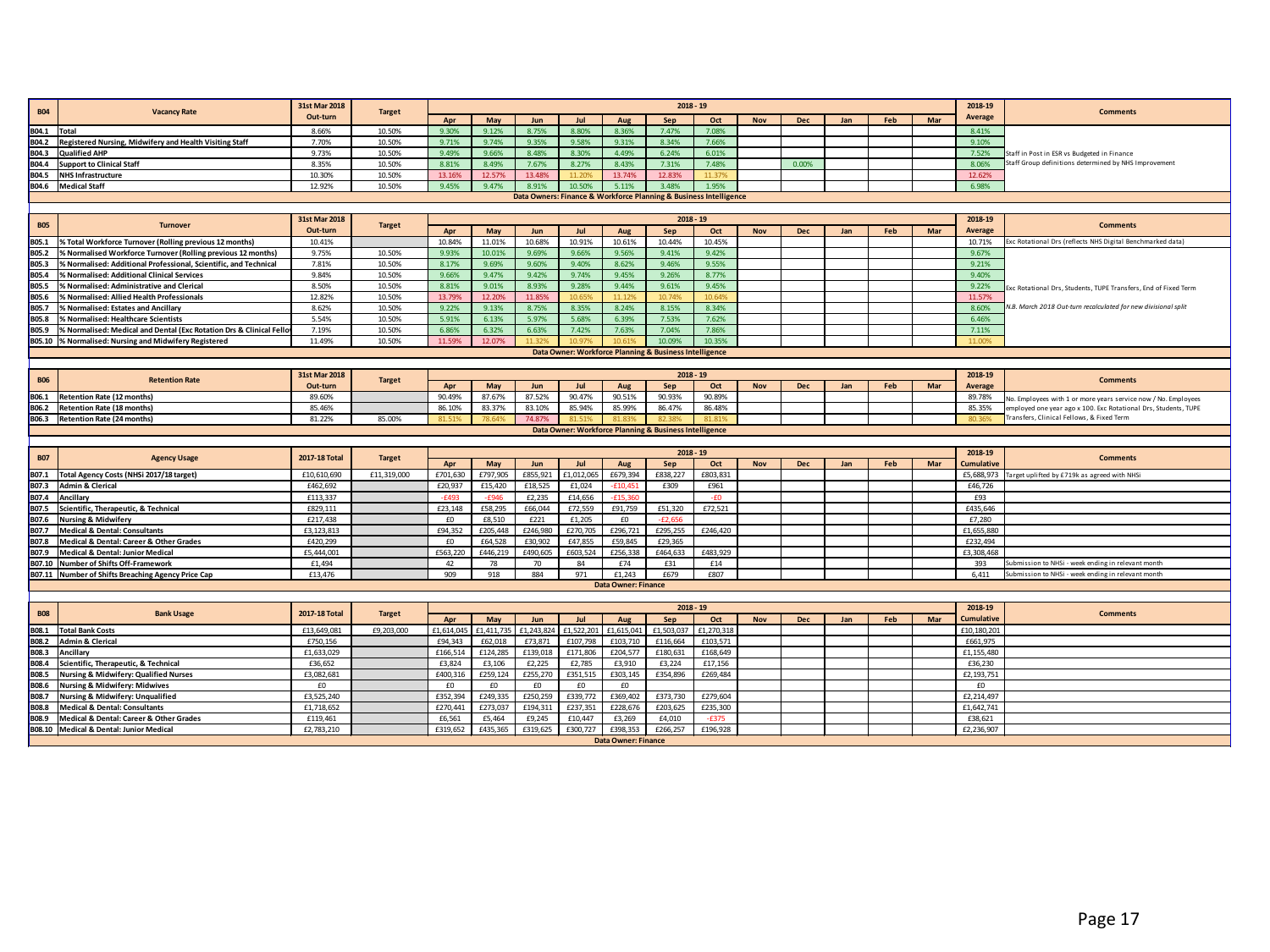| <b>B09</b>        | Sickness Absence (1 month in arrears)                           | <b>31st March 2018</b> | <b>Target</b>       |                |                |                         |                |                                |                                                        | $2018 - 19$      |            |                  |           |                        |           | 2018-19                |                 | <b>Comments</b>                                                                                     |  |
|-------------------|-----------------------------------------------------------------|------------------------|---------------------|----------------|----------------|-------------------------|----------------|--------------------------------|--------------------------------------------------------|------------------|------------|------------------|-----------|------------------------|-----------|------------------------|-----------------|-----------------------------------------------------------------------------------------------------|--|
|                   |                                                                 | Out-turn               |                     | Apr            | May            | Jun                     | Jul            | Aug                            | Sep                                                    | Oct              | <b>Nov</b> | <b>Dec</b>       | Jan       | Feb                    | Mar       | Average                |                 |                                                                                                     |  |
| B09.1             | % Sickness Absence (In Month)                                   | 4.20%                  | 3.85%               | 3.919          | 3.67%          | 3.70%                   | 4.04%          | 3.82%                          | 4.05%                                                  | Available N      |            |                  |           |                        |           | 23.19%                 |                 |                                                                                                     |  |
| <b>B09.2</b>      | % Sickness Absence (Rolling previous 12 months)                 | 4.35%                  | 3.85%               | 4.34%          | 4.31%          | 4.28%                   | 4.26%          | 4.21%                          | 4.20%                                                  | vailable No      |            |                  |           |                        |           | 25,60%                 |                 |                                                                                                     |  |
| B09.3             | <b>WTE Days lost to Sickness</b>                                | 114432.22              |                     | 8603.15        | 336240.009     | 8157.01                 | 9228.34        | 8768.15                        | 9117.19                                                | vailable No      |            |                  |           |                        |           |                        |                 |                                                                                                     |  |
| B09.4             | % Short Term Sickness                                           | 1.58%                  |                     | 1.26%          | 1.25%          | 1.26%                   | 1.26%          | 1.10%                          | 1.83%                                                  | vailable No      |            |                  |           |                        |           |                        |                 |                                                                                                     |  |
| <b>B09.5</b>      | % Long Term Sickness                                            | 2.76%                  |                     | 2.65%          | 2.42%          | 2.45%                   | 2.78%          | 2.70%                          | 2.23%                                                  | vailable No      |            |                  |           |                        |           |                        |                 |                                                                                                     |  |
| <b>B09.6</b>      | <b>Estimated Cost of Sickness (£)</b>                           | £9,225,854.51          |                     | £734,428       | £704,169       | £696,935                | £770,875       | £716.222                       | £769,422                                               | Available No     |            |                  |           |                        |           |                        |                 |                                                                                                     |  |
|                   |                                                                 |                        |                     |                |                |                         |                |                                | Data Owner: Workforce Planning & Business Intelligence |                  |            |                  |           |                        |           |                        |                 |                                                                                                     |  |
|                   |                                                                 |                        |                     |                |                |                         |                |                                |                                                        |                  |            |                  |           |                        |           |                        |                 |                                                                                                     |  |
|                   |                                                                 | 2017-18 Season         |                     |                |                |                         |                |                                |                                                        | $2018 - 19$      |            |                  |           |                        |           | 2018-19                |                 |                                                                                                     |  |
| <b>B10</b>        | <b>Flu Campaign</b>                                             | Out-turn               | <b>Target</b>       | Apr            | May            | Jun                     | Jul            | Aug                            | Sep                                                    | Oct              | Nov        | <b>Dec</b>       | Jan       | Feb                    | Mar       | Cumulative             |                 | <b>Comment:</b>                                                                                     |  |
| B10.1             | <b>Front Line Staff Vaccinated (Cumulative)</b>                 | 3828                   |                     |                |                |                         |                |                                | 1.698                                                  | 3,016            |            |                  |           |                        |           |                        |                 | Seasonal reporting only. Vaccination rate of employees on ESR only,                                 |  |
| B10.2             | Non Front Line Staff Vaccinated (Cumulative)                    | 1619                   |                     |                |                |                         |                |                                | 681                                                    | 1,235            |            |                  |           |                        |           | $\sim$                 |                 | excluding Students, Agency, Honorary Contracts. September figures based                             |  |
| <b>B10.3</b>      | Total (Cumulative)                                              | 5051                   |                     |                |                |                         |                |                                | 2.379                                                  | 4,251            |            |                  |           |                        |           | $\sim$                 |                 | on date of vaccination. October onwards data submitted to Public Health                             |  |
|                   | B10.4 % Front Line Staff Vaccinated (Cumulative)                | 61.73%                 |                     |                |                |                         |                |                                | 28.41%                                                 | 52.23%           |            |                  |           |                        |           | $\sim$                 | England.        |                                                                                                     |  |
|                   |                                                                 |                        |                     |                |                |                         |                |                                | Data Owner: Workforce Planning & Business Intelligence |                  |            |                  |           |                        |           |                        |                 |                                                                                                     |  |
|                   |                                                                 |                        |                     |                |                |                         |                |                                |                                                        |                  |            |                  |           |                        |           |                        |                 |                                                                                                     |  |
|                   |                                                                 | 31st Mar 18            |                     |                |                |                         |                |                                |                                                        | $2018 - 19$      |            |                  |           |                        |           | 2018-19                |                 |                                                                                                     |  |
| <b>B11</b>        | Open Employee Relations Cases - Number of Cases                 | Out-turn               | <b>Target</b>       | Apr            | May            | Jun                     | Jul            | Aug                            | Sep                                                    | Oct              | <b>Nov</b> | <b>Dec</b>       | Jan       | Feb                    | Mar       | Average                |                 | <b>Comments</b>                                                                                     |  |
| <b>B11.1</b>      | Open Formal Grievances Cases + Open Bullying & Harassment Cases |                        |                     | $\overline{7}$ | $\mathbf{R}$   | 8                       | 8              | $^{\circ}$                     |                                                        | $\overline{7}$   |            |                  |           |                        |           | 6.43                   |                 |                                                                                                     |  |
|                   |                                                                 |                        |                     | $\overline{2}$ | $\overline{2}$ | $\overline{2}$          | $\overline{1}$ | $\overline{1}$                 | $\overline{z}$                                         | $\overline{z}$   |            |                  |           |                        |           | 1.71                   |                 |                                                                                                     |  |
| <b>B11.2</b>      | <b>Open Capability Cases</b>                                    | $\sim$                 |                     |                |                |                         |                |                                |                                                        |                  |            |                  |           |                        |           |                        |                 |                                                                                                     |  |
|                   | <b>B11.3</b> Open Disciplinary Cases                            |                        |                     | 24             | 26             | 18                      | 23             | 26                             | 29                                                     | 29               |            |                  |           |                        |           | 25.00                  |                 |                                                                                                     |  |
|                   |                                                                 |                        |                     |                |                |                         |                |                                | <b>Data Owner: HR Employee Relations</b>               |                  |            |                  |           |                        |           |                        |                 |                                                                                                     |  |
|                   |                                                                 |                        |                     |                |                |                         |                |                                |                                                        |                  |            |                  |           |                        |           |                        |                 |                                                                                                     |  |
| <b>B12</b>        | Freedom to Speak Up                                             | 31st Mar 18            | <b>Target</b>       |                |                |                         |                |                                |                                                        | $2018 - 19$      |            |                  |           |                        |           | 2018-19                |                 | Comments                                                                                            |  |
|                   |                                                                 | Out-turn               |                     | Apr            | May            | Jun                     | Jul            | Aug                            | Sep                                                    | Oct              | Nov        | <b>Dec</b>       | Jan       | Feb                    | Mar       | Average                |                 |                                                                                                     |  |
| B12.1             | New Genuine Whistleblowing Cases Raised                         |                        |                     | $\mathbf{0}$   | $\overline{1}$ | $\mathbf{0}$            | $\overline{1}$ | $\overline{2}$                 | $\Omega$                                               | $\mathbf{0}$     |            |                  |           |                        |           | 0.57                   |                 | Cases reviewed and confirmed as Whistleblowing by FtSU Guardian                                     |  |
| <b>B12.2</b>      | Number of Concerns Raised through FTSU Guardian In Month        | $\sim$                 |                     | $\overline{1}$ | $\overline{1}$ | $\overline{\mathbf{3}}$ | $\overline{1}$ | $\Omega$                       | $\overline{7}$                                         | $\overline{A}$   |            |                  |           |                        |           | 2.43                   |                 |                                                                                                     |  |
|                   |                                                                 |                        |                     |                |                |                         |                |                                | Data Owner: Freedom to Speak Up Guardian               |                  |            |                  |           |                        |           |                        |                 |                                                                                                     |  |
|                   |                                                                 |                        |                     |                |                |                         |                |                                |                                                        |                  |            |                  |           |                        |           |                        |                 |                                                                                                     |  |
| <b>B13</b>        | Apprenticeships                                                 | <b>31st March 2018</b> | <b>Target</b>       |                |                |                         |                |                                |                                                        | $2018 - 19$      |            |                  |           |                        |           | 2018-19                | <b>Comments</b> |                                                                                                     |  |
|                   |                                                                 | Out-turn               |                     | Apr            | May            | Jun                     | Jul            | Aug                            | Sep                                                    | Oct              | <b>Nov</b> | <b>Dec</b>       | Jan       | Feb                    | Mar       | Cumulative             |                 |                                                                                                     |  |
| B13.1             | <b>Number of New Apprentices</b>                                | 40                     |                     | 44             | 50             | 58                      | 66             | 70                             | 74                                                     | 77               |            |                  |           |                        |           | 77                     |                 |                                                                                                     |  |
|                   | <b>B13.2</b> Number of Existing Staff Converted to Apprentices  | 34                     |                     | 51             | 51             | 55                      | 55             | 55                             | 68                                                     | 80               |            |                  |           |                        |           | 80                     |                 |                                                                                                     |  |
|                   |                                                                 |                        |                     |                |                |                         |                |                                | <b>Data Owner: Education &amp; Training</b>            |                  |            |                  |           |                        |           |                        |                 |                                                                                                     |  |
|                   |                                                                 |                        |                     |                |                |                         |                |                                |                                                        |                  |            |                  |           |                        |           |                        |                 |                                                                                                     |  |
|                   |                                                                 | 31st March 2018        |                     |                |                |                         |                |                                |                                                        | $2018 - 19$      |            |                  |           |                        |           | 2018-19                |                 |                                                                                                     |  |
| <b>B14</b>        | <b>Education / Organisational Development</b>                   | Out-turn               | <b>Target</b>       | Apr            | May            | Jun                     | Jul            | Aug                            | Sep                                                    | Oct              | <b>Nov</b> | Dec              | Jan       | Feb                    | Mar       | Average                |                 | <b>Comments</b>                                                                                     |  |
| B14.1             | <b>Trust Induction</b>                                          | 93.50%                 | 95.00%              | 92.209         | 91.30%         | 92.90%                  | 93.50%         | 94.80%                         | 96.10%                                                 | 92.40%           |            |                  |           |                        |           | 93.31%                 |                 |                                                                                                     |  |
| B14.2             | <b>Local Induction</b>                                          | 76.00%                 | 95.00%              | 70.40%         | 70.00%         | 71.50%                  | 73.30%         | 69.90%                         | 69.60%                                                 | 69.10%           |            |                  |           |                        |           | 70.54%                 |                 |                                                                                                     |  |
| B14.3             | <b>Mandatory Training - Generic</b>                             | 96.10%                 | 95.00%              | 95.50%         | 85,90%         | 91.00%                  | 93.209         | 94.50%                         | 94.80%                                                 | 95.30%           |            |                  |           |                        |           | 92.899                 |                 |                                                                                                     |  |
| B14.4             | <b>Mandatory Training - Specific</b>                            | 92.30%                 | 95.00%              | 89.60%         | 90.90%         | 92.40%                  | 93.00%         | 93.10%                         | 92.90%                                                 | 92.60%           |            |                  |           |                        |           | 92.079                 |                 |                                                                                                     |  |
| <b>B14.5</b>      | Appraisal                                                       | 85.70%                 | 90.00%              | 84.60%         | 83,70%         | 83.70%                  | 83.80          | 85.209                         | 84.90%                                                 | 86,70%           |            |                  |           |                        |           | 84.669                 |                 |                                                                                                     |  |
|                   |                                                                 |                        |                     |                |                |                         |                |                                | <b>Data Owner: Education &amp; Training</b>            |                  |            |                  |           |                        |           |                        |                 |                                                                                                     |  |
|                   |                                                                 |                        |                     |                |                |                         |                |                                |                                                        |                  |            |                  |           |                        |           |                        |                 |                                                                                                     |  |
|                   |                                                                 |                        |                     |                |                |                         |                |                                |                                                        | $2018 - 19$      |            |                  |           |                        |           |                        |                 |                                                                                                     |  |
|                   |                                                                 | 8th April 2018         |                     |                |                | 07 May 18               |                |                                |                                                        | <b>27 Aug 18</b> | 24 Sep 18  |                  |           |                        |           |                        | 2018-19         |                                                                                                     |  |
| <b>B15</b>        | e-Rostering                                                     | Out-turn               | <b>Target</b>       | 12 Mar 18      | 09 Apr 18      |                         | 04 Jun 18      | 02 Jul 18                      | 30 Jul 18                                              |                  |            | 22 Oct 18        | 19 Nov 18 | 17 Dec 18<br>13 Jan 19 | 14 Jan 19 | 11 Feb 19<br>10 Mar 19 | Average         | <b>Comments</b>                                                                                     |  |
|                   |                                                                 |                        |                     | 08 Apr 18      | 06 May 18      | 03 Jun 18               | 01 Jul 18      | 29 Jul 18                      | <b>26 Aug 18</b>                                       | 23 Sep 18        | 21 Oct 18  | <b>18 Nov 18</b> | 16 Dec 18 |                        | 10 Feb 19 |                        |                 |                                                                                                     |  |
| B <sub>15.1</sub> | % Rotas Set 6 Weeks in Advance                                  | 64.00%                 | 90.00%              | 64.00%         | 79.00%         | 71.40%                  | 73.00%         | 86.00%                         | 80.00%                                                 | 89.00%           |            |                  |           |                        |           |                        | 77.49%          | teporting periods 4 weeks (28 days). Divisional                                                     |  |
| <b>B15.2</b>      | <b>Unused Hours</b>                                             | 6264.45                | e-Roster WTE * 6hrs | 6,264.45       | 6,366.77       | 5,563.22                | 4,512.47       | 4,411.11                       |                                                        |                  |            |                  |           |                        |           |                        | 5,378.07        | restructure applied from 9th April 18. N.B. Unused Hours<br>data incomplete so RAG status to follow |  |
| <b>B15.3</b>      | % Staff on Annual Leave                                         | 20.70%                 | 11.00% - 17.00%     | 20.70%         | 8.90%          | 16,69%                  | 11.45%         | 14.48%                         |                                                        |                  |            |                  |           |                        |           |                        | 15.46%          |                                                                                                     |  |
|                   |                                                                 |                        |                     |                |                |                         |                | <b>Data Owner: e-Rostering</b> |                                                        |                  |            |                  |           |                        |           |                        |                 |                                                                                                     |  |
|                   |                                                                 |                        |                     |                |                |                         |                |                                |                                                        |                  |            |                  |           |                        |           |                        |                 |                                                                                                     |  |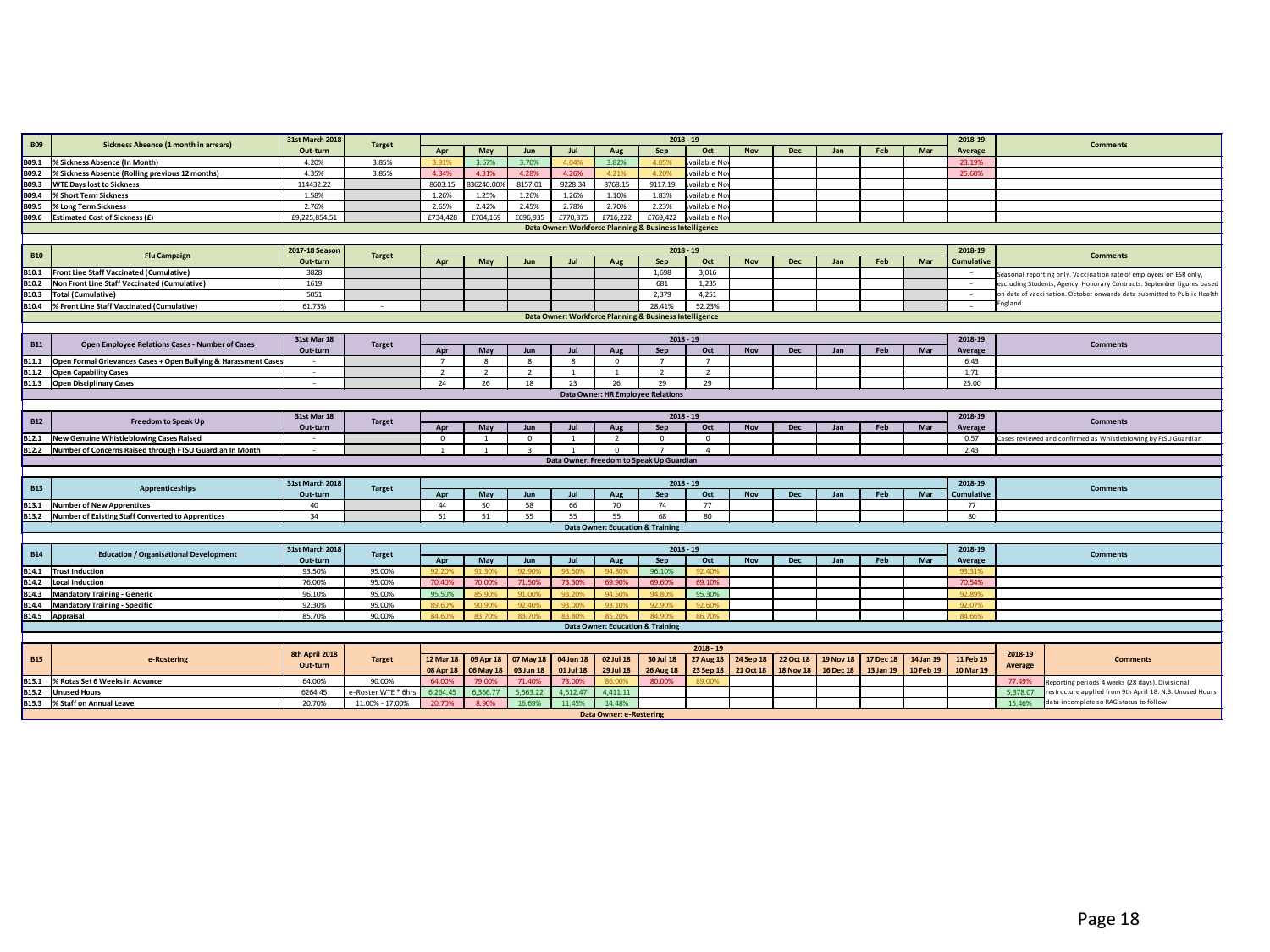|               | Vacancies - Open + Advertised |                         |               |               |                                                                |               |              |  |  |  |
|---------------|-------------------------------|-------------------------|---------------|---------------|----------------------------------------------------------------|---------------|--------------|--|--|--|
|               |                               | <b>Qualified Nurses</b> |               | Unqualified / | <b>Others</b>                                                  | <b>Total</b>  |              |  |  |  |
|               | <b>Band 5</b>                 | <b>Band 6</b>           | <b>Band 7</b> | <b>Band 8</b> | <b>HCA</b>                                                     |               |              |  |  |  |
| Div-1         | 34.99                         | $-22.49$                | $-3.49$       | $-4.85$       | $-0.16$                                                        | $-13.45$      | $-9.45$      |  |  |  |
| Div-2         | 33.82                         | 0.50                    | 1.51          | 1.96          | $-5.80$                                                        | 1.85          | 33.84        |  |  |  |
| $Div-3$       | $-0.25$                       | $-2.26$                 | $-1.40$       | $-3.10$       | 3.22                                                           | $-6.64$       | $-10.43$     |  |  |  |
| <b>Totals</b> | 68.56                         | $-24.25$                | $-3.38$       | $-5.99$       | $-2.74$                                                        | $-18.24$      | 13.96        |  |  |  |
|               |                               |                         |               |               | <b>Filled Vacancies - Pending Starters Not Yet In Post</b>     |               |              |  |  |  |
|               |                               | <b>Qualified Nurses</b> |               |               | Unqualified /                                                  | <b>Others</b> | <b>Total</b> |  |  |  |
|               | <b>Band 5</b>                 | <b>Band 6</b>           | <b>Band 7</b> | <b>Band 8</b> | <b>HCA</b>                                                     |               |              |  |  |  |
| Div-1         | 35.66                         | 11.88                   | 0.00          | 0.00          | 18.50                                                          | 6.99          | 73.03        |  |  |  |
| $Div-2$       | 25.44                         | 2.00                    | 0.00          | 0.00          | 14.74                                                          | 0.60          | 42.78        |  |  |  |
| $Div-3$       | 16.36                         | 3.31                    | 1.00          | 0.00          | 4.94                                                           | 4.50          | 30.11        |  |  |  |
| <b>Totals</b> | 77.46                         | 17.19                   | 1.00          | 0.00          | 38.18                                                          | 12.09         | 145.92       |  |  |  |
|               |                               |                         |               |               | Total - All Unfilled Posts (Open Vacancies + Pending Starters) |               |              |  |  |  |
|               |                               | <b>Qualified Nurses</b> |               |               | <b>Unqualified /</b>                                           |               |              |  |  |  |
|               | <b>Band 5</b>                 | <b>Band 6</b>           | <b>Band 7</b> | <b>Band 8</b> | <b>HCA</b>                                                     | <b>Others</b> | <b>Total</b> |  |  |  |
| Div-1         | 70.65                         | $-10.61$                | $-3.49$       | $-4.85$       | 18.34                                                          | $-6.46$       | 63.58        |  |  |  |
| Div-2         | 59.26                         | 2.50                    | 1.51          | 1.96          | 8.94                                                           | 2.45          | 76.62        |  |  |  |
| $Div-3$       | 16.11                         | 1.05                    | $-0.40$       | $-3.10$       | 8.16                                                           | $-2.14$       | 19.68        |  |  |  |
| <b>Totals</b> | 146.02                        | $-7.06$                 | $-2.38$       | $-5.99$       | 35.44                                                          | $-6.15$       | 159.88       |  |  |  |

**Update on Unfilled Nursing Posts at 31st October 2018**